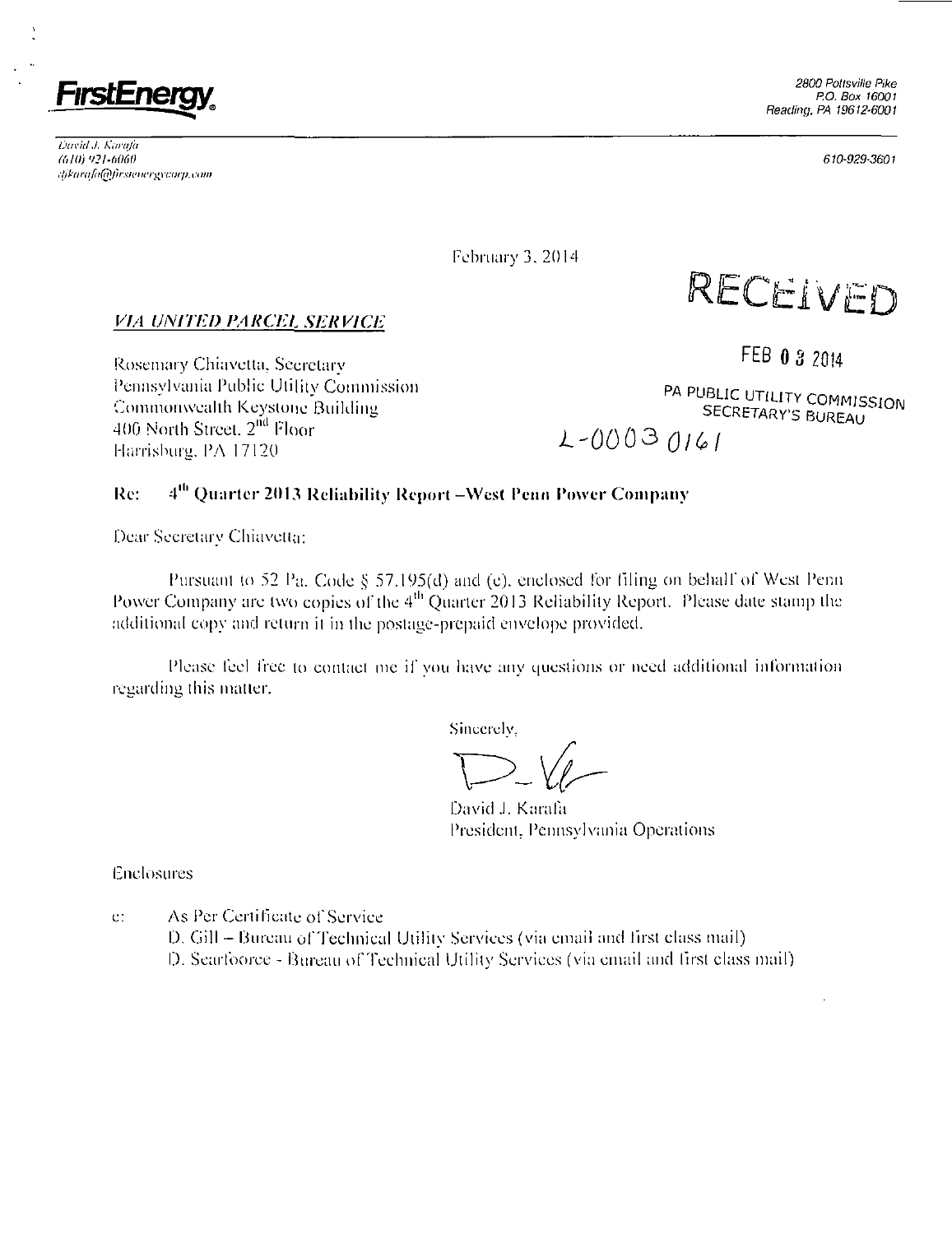

# **2013 4<sup>t</sup> <sup>h</sup> Quarter Reliability Report**

West Penn Power Company

Pursuant to 52 Pa. Code § 57.195(d) and (e)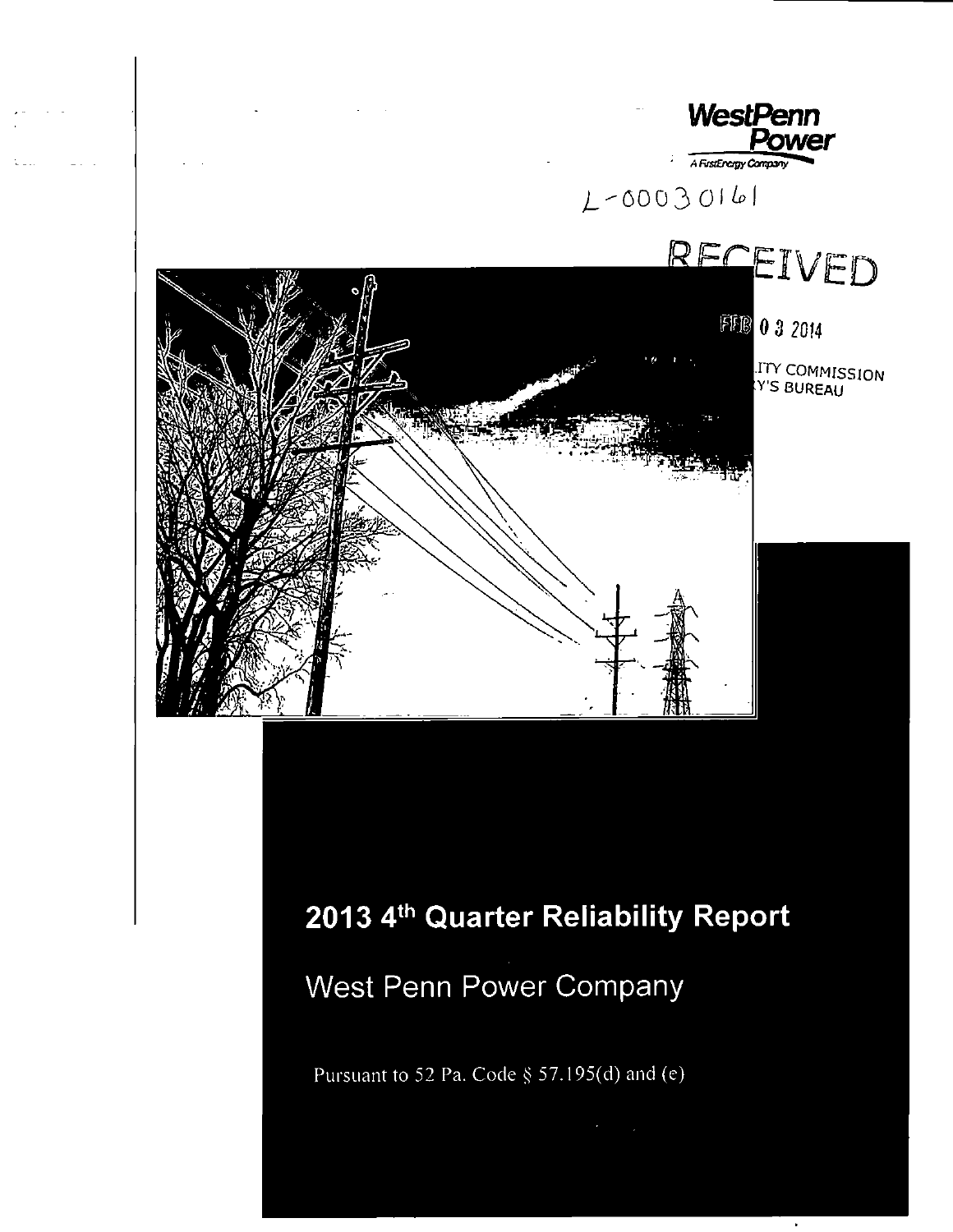## **4 th Quarter 2013 Reliability Report - West Penn Power Company**

*Section 57.195(e)(1): A description of each major event that occurred during the preceding quarter, including the time and duration of (he event, fhe number of customers affected, (he cause of the event and any modified procedures adopted in order to avoid or minimize the impact of similar events in (he future'.* 

#### *Major Events*

West Penn Power did not experience any major events during the reporting period ending December 31, 2013.

<sup>1</sup> For purposes of this report, all reliability reporting is based upon the Pennsylvania Public Utility Commission's definitions for momentary outages and major events pursuant to 52 Pa. Code § 57.192.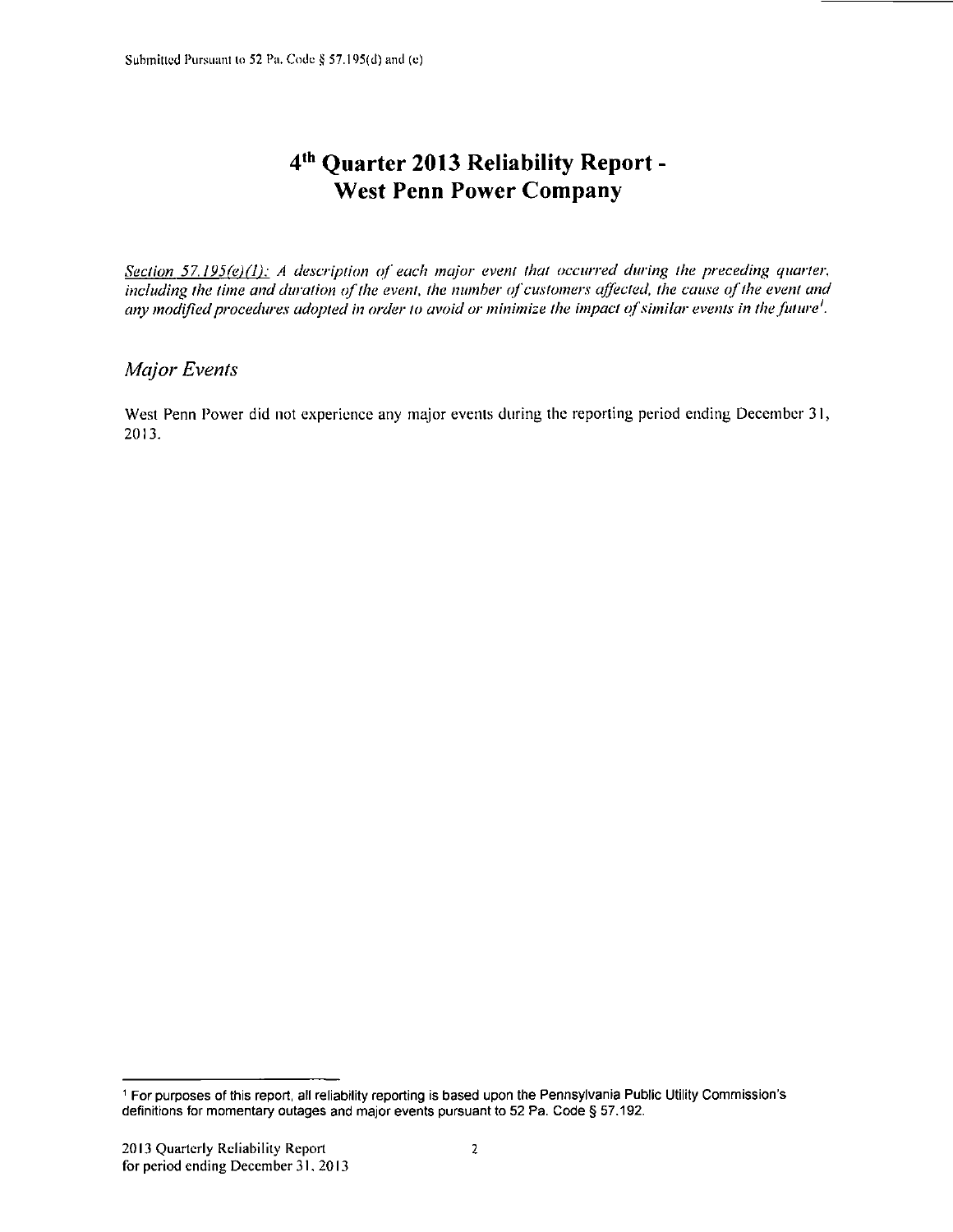*Section 57.195(e)(2): Rolling 12-month reliability index values (SAIFI. CAIDI, SAIDI. and if available MAIFI) for the EDC's service territory for the preceding quarter. The report shall include the data used in calculating the indices, namely the average number of customers served, the number of sustained customer interruptions, the number of customers affected, and the customer minutes of interruption. If MAIFI<sup>2</sup> values are provided, the report shall also include the number of customer momentary Interruptions.* 

*Reliability Index Values* 

| 4Q2013                                             |                  | West Penn Power      | لتنسي             |  |  |  |
|----------------------------------------------------|------------------|----------------------|-------------------|--|--|--|
| $(12 \text{ Mo}$ Rolling)                          | <b>Benchmark</b> | 12-Month<br>Standard | 12-Month Actual   |  |  |  |
| <b>SAIFI</b>                                       | 1.05             | 1.26                 | 1,21 <sup>3</sup> |  |  |  |
| <b>CAIDI</b>                                       | 170              | 204                  | $183^{3}$         |  |  |  |
| <b>SAIDI</b>                                       | 179              | 257                  | 2223              |  |  |  |
| <b>Customers Served<sup>4</sup></b>                |                  | 710,379              |                   |  |  |  |
| <b>Number of Sustained</b><br><b>Interruptions</b> | 11.430           |                      |                   |  |  |  |
| <b>Customers Affected</b>                          | 863.104          |                      |                   |  |  |  |
| <b>Customer Minutes</b>                            | 157 751 725      |                      |                   |  |  |  |

<sup>2</sup> MAIFI values are not available

 $^3$  West Penn Power experienced 27 storm days in 2013 compared to an average of 23 storm days, which led to the higher than normal SAIDI, CAIDI and SAIFI levels. The events occurring on July 9-11 and Novemeber 1, 2013 contributed a SAIFI impact of 0.17 and a SAIDI impact of 65.7 minutes.

<sup>4</sup> Represents the average number of customers served during the reporting period.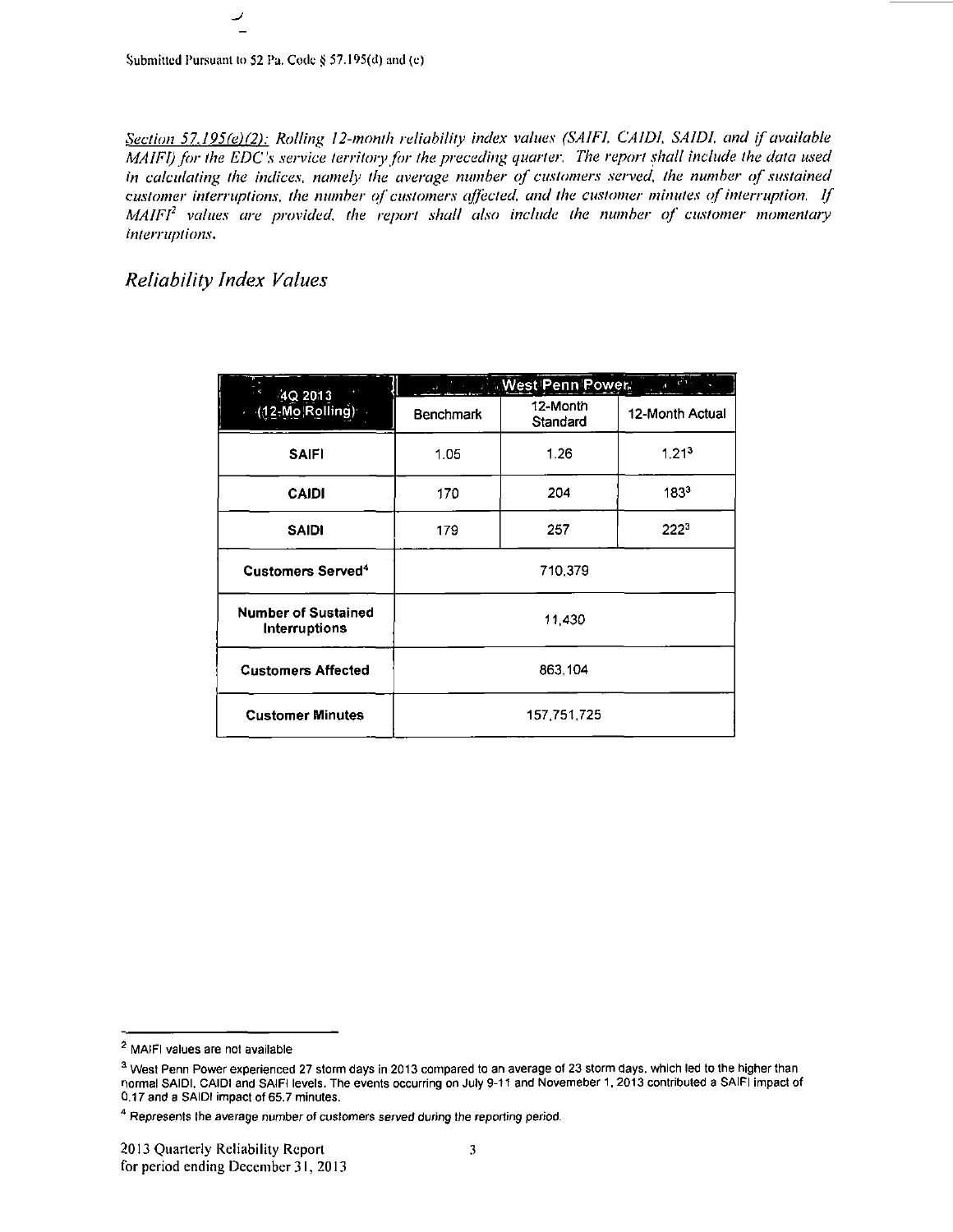Section 57.195(e)(3): Rolling 12-month reliability index values (SAIFI, CAIDI, SAIDI, and if available, MAIFI) and other pertinent information such as customers served, numher of interruptions, customer minutes interrupted, number of lockouts, and so forth, for the worst performing 5% of the circuits in the system. An explanation of how the EDC defines its worst performing circuits shall be included.

### Worst Performing Circuits - Reliability Indices

The methodology used to identify worst performing circuits is based on both System Average Interruption Frequency Index ('•SAIFI") and System Average Interruption Duration Index ("SAIDF'). The methodology consists of the following steps:

- 1. For each circuit calculate a circuit SAIFI using only distribution-caused outages.
- 2. Select the worst 20% of circuits based on the highest circuit SAIFI.
- 3. Rank the selected circuits based on SAIDI using only distribution-caused customer minutes.
- 4. Select 5% of the circuits based on the highest customer minutes. These circuits arc then identified as the worst performing circuits.

West Penn Power's ranking of the 5% Worst Performing Circuits are provided in Attachment A to this report.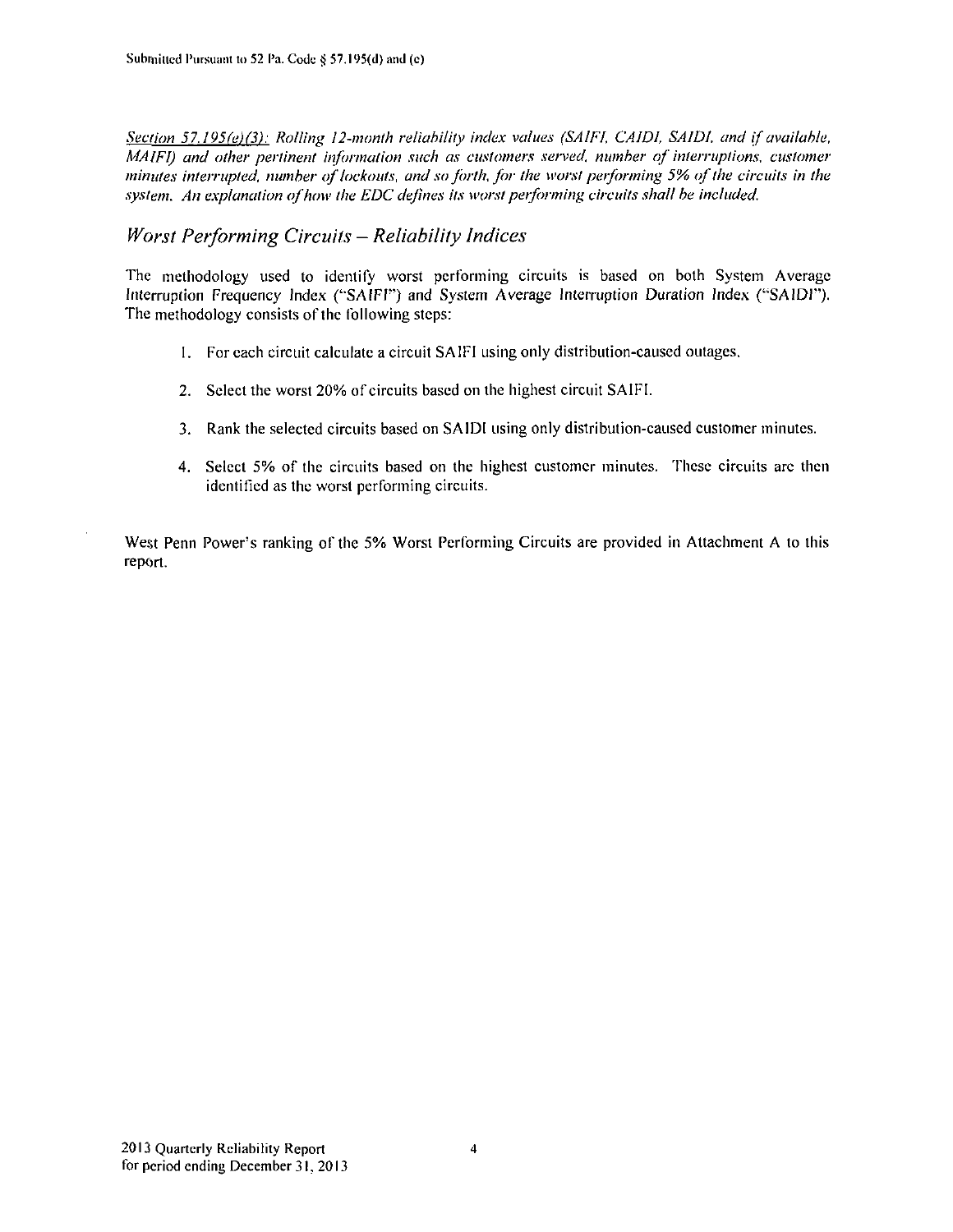*Section 57,195(e)(4)^ Specific remedial efforts taken and planned for the worst performing 5% of the circuits identified in paragraph (3).* 

*Worst Performing Circuits - Remedial Action* 

West Penn Power's Remedial Actions for its 5% Worst Performing Circuits are provided in Attachment B to this report.

医红细胞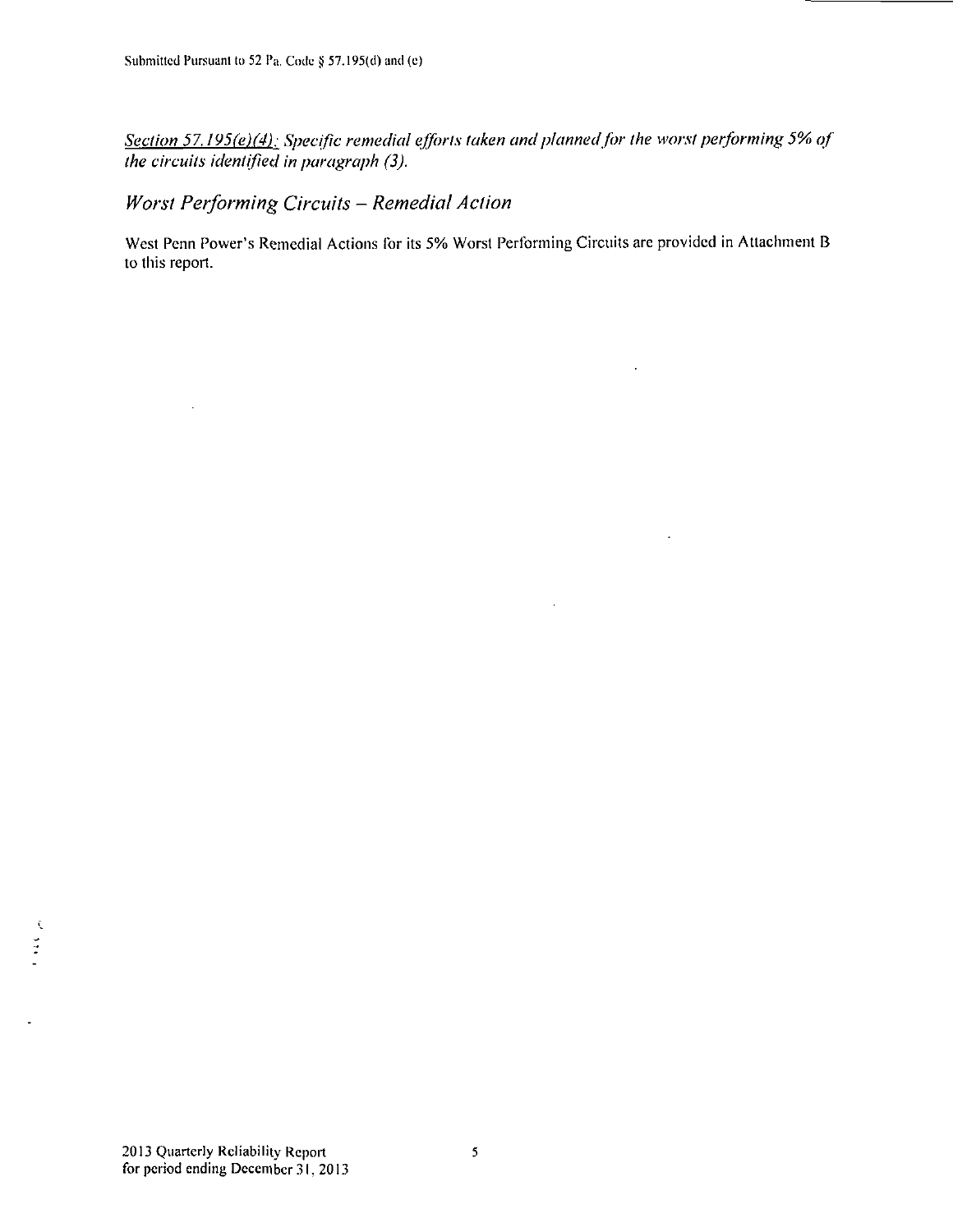*Section 57.195(e)(5): A rolling 12-month breakdown and analysis of outage causes during the preceding quarter, including the number and percentage of service outages, the number of customers interrupted, and customer interruption minutes categorized by outage cause such as equipment failure, animal contact, tree related, and so forth. Proposed solutions to identified service problems shall be reported.* 

### *Outages by Cause*

#### Outages by Cause - West Penn Power<sup>5</sup>

|                                                                                                                 | <b>Outages by Cause</b>           |                                                       |                                     |                                                  |
|-----------------------------------------------------------------------------------------------------------------|-----------------------------------|-------------------------------------------------------|-------------------------------------|--------------------------------------------------|
| 4th Quarter 2013                                                                                                |                                   |                                                       | <b>West Penn Power</b>              |                                                  |
| 12-Month Rolling                                                                                                |                                   |                                                       |                                     |                                                  |
| Cause                                                                                                           | <b>Customer</b><br><b>Minutes</b> | Number of<br><b>Sustained</b><br><b>Interruptions</b> | <b>Customers</b><br><b>Affected</b> | % Based on<br><b>Number of</b><br><b>Outages</b> |
| <b>EQUIPMENT FAILURE</b>                                                                                        | 26,334,683                        | 2,335                                                 | 175,741                             | 20.43%                                           |
| <b>UNKNOWN</b>                                                                                                  | 16,443,556                        | 1,856                                                 | 106,987                             | 16.24%                                           |
| <b>TREES OFF ROW-TREE</b>                                                                                       | 49,962,288                        | 1,524                                                 | 135,965                             | 13.33%                                           |
| FORCED OUTAGE                                                                                                   | 13,286,903                        | 1,267                                                 | 163,291                             | 11.08%                                           |
| <b>LINE FAILURE</b>                                                                                             | 17,925,397                        | 1,045                                                 | 76,169                              | 9.14%                                            |
| ANIMAL                                                                                                          | 2,664,483                         | 1022                                                  | 28,191                              | 8.94%                                            |
| <b>TREES/NOT PREVENTABLE</b>                                                                                    | 8,985,043                         | 624                                                   | 42,526                              | 5.46%                                            |
| <b>VEHICLE</b>                                                                                                  | 5,724,060                         | 350                                                   | 44,732                              | 3.06%                                            |
| TREES OFF ROW-LIMB                                                                                              | 5,390,579                         | 335                                                   | 28,393                              | 2.93%                                            |
| TREES ON ROW                                                                                                    | 4,505,225                         | 264                                                   | 15,425                              | 2.31%                                            |
| <b>TREES - SEC/SERVICE</b>                                                                                      | 218,306                           | 212                                                   | 521                                 | 1.85%                                            |
| <b>BIRD</b>                                                                                                     | 471,053                           | 209                                                   | 4,304                               | 1.83%                                            |
| LIGHTNING                                                                                                       | 2,907,124                         | 140                                                   | 15,967                              | 1.22%                                            |
| HUMAN ERROR - NON-COMPANY                                                                                       | 906,071                           | 88                                                    | 9,004                               | 0.77%                                            |
| UG DIG-UP                                                                                                       | 81,061                            | 34                                                    | 493                                 | 0.30%                                            |
| HUMAN ERROR - COMPANY                                                                                           | 274,849                           | $\overline{25}$                                       | 6,472                               | 0.22%                                            |
| TREES/PREVENTABLE                                                                                               | 72,508                            | 18                                                    | 413                                 | 0.16%                                            |
| <b>OBJECT CONTACT WITH LINE</b>                                                                                 | 61,986                            | $\overline{15}$                                       | 205                                 | 0 13%                                            |
| overload                                                                                                        | 433,295                           | $\overline{13}$                                       | 3,420                               | 0.11%                                            |
| Vandalism                                                                                                       | 22,740                            | $\overline{13}$                                       | 77                                  | 0.11%                                            |
| <b>CUSTOMER EQUIPMENT</b>                                                                                       | 133,940                           | $\overline{12}$                                       | 155                                 | 0.10%                                            |
| <b>FIRE</b>                                                                                                     | 35,003                            | $\overline{9}$                                        | 148                                 | 0.08%                                            |
| <b>OTHER ELECTRIC UTILITY</b>                                                                                   | 683,771                           | $\overline{6}$                                        | 3,178                               | 0.05%                                            |
| PREVIOUS LIGHTNING                                                                                              | 137,787                           | 4                                                     | 798                                 | 0.03%                                            |
| <b>SWITCHING ERROR</b>                                                                                          | 16,516                            | $\overline{4}$                                        | 205                                 | 0.03%                                            |
| CONTAMINATION                                                                                                   | 1,425                             | $\overline{2}$                                        | 9                                   | 0.02%                                            |
| <b>WIND</b>                                                                                                     | 47,765                            | $\overline{2}$                                        | $\overline{19}$                     | 0.02%                                            |
| ICE                                                                                                             | 118                               | 1                                                     | 1                                   | 0.01%                                            |
| OTHER UTILITY-NON ELEC                                                                                          | 24,190                            |                                                       | 295                                 | 0.01%                                            |
| FIGER   THE TALL TO THE TABLE TO THE TALL TO THE TABLE TO THE TABLE TO THE TABLE TO THE TABLE TO THE TABLE TO T |                                   |                                                       |                                     |                                                  |

i ln May 2013, new outage cause codes were added to help better categorize tree related outages. Definitions of these codes are as follows: Trees On ROW - An outage caused by tree that has grown into or contacted a West Penn Power primary within the distribution clearing zone Trees Off ROW-Tree - An outage caused by tree that has fallen into a West Penn Power primary outside the distribution clearing zone Trees Off ROW-Limb - An outage caused by tree limb that has fallen into a West Penn Power primary outside the distribution clearing zone Trees - Sec/Service - An outage caused by tree that has grown into or contacted a West Penn Power secondary or service.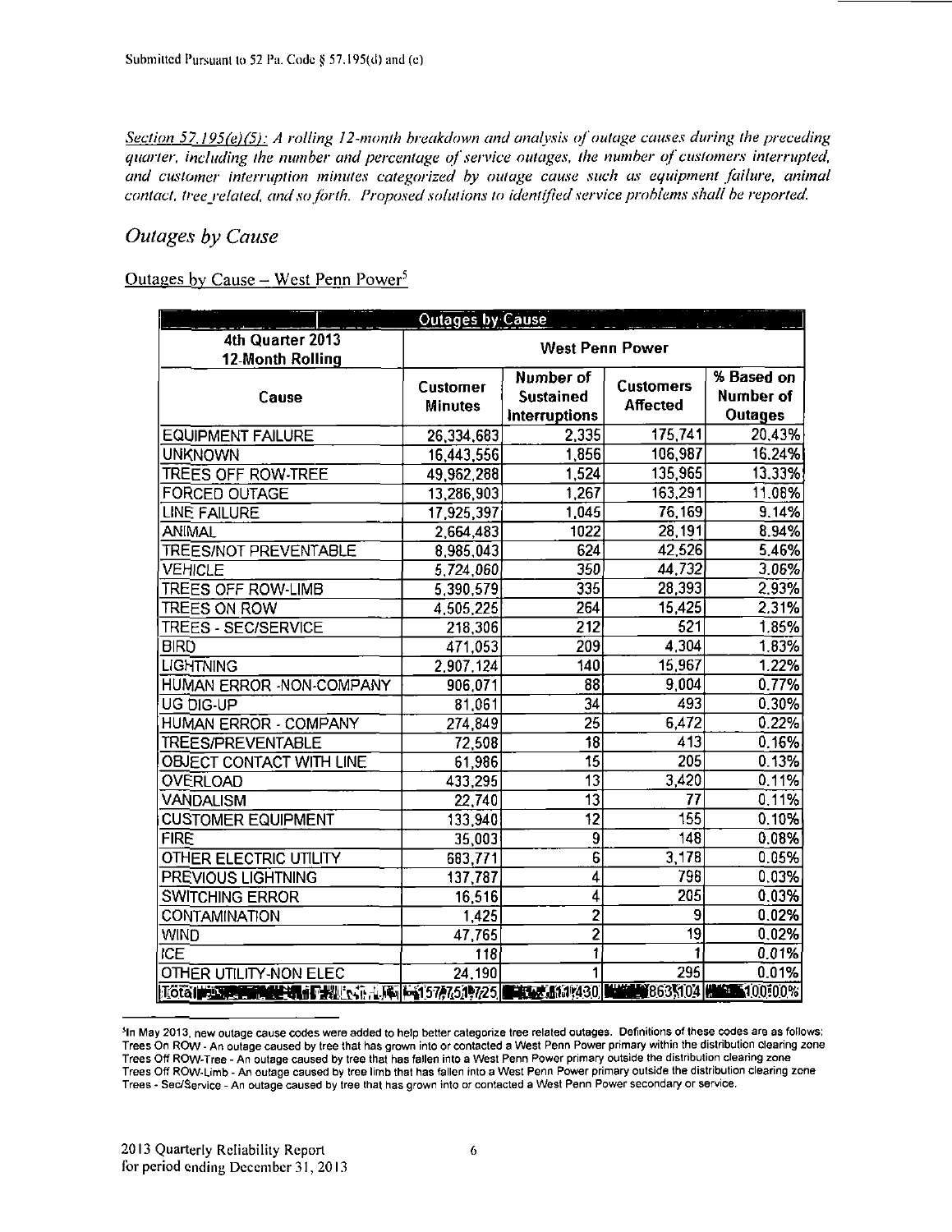#### Proposed Solutions - West Penn Power

#### Equipment Failure

West Penn Power addresses equipment failures using a three-prong approach. The first step is to conduct pole by pole reviews of main line hardware and correct any deficiencies found. The second step is a review of the entire overhead circuit, visiting all locations on a six-year cycle. And the third step is conducting an engineering review and root cause analysis of all distribution circuit lockouts. The number of equipment failures is mitigated through these programs and the follow up corrective actions. In addition, the Engineering Department periodically conducts a multi-operation device review to identify causes and trends of equipment failures and other outage causes. Engineering then plans accordingly to repair or replace facilities.

#### Unknown

There are numerous events, which are typically transient in nature, that result in outages with an unknown cause. Procedures are in place for field personnel lo investigate recurring outages on a specific sectionalizing device. Experience has shown that very few of the outage events classified as unknown are recurrent in nature. West Penn Power also introduced a root cause analysis process for all circuit lockouts that includes field patrols of all unknown outage causes.

#### Trees Off ROW-Tree

West Penn Power's danger tree program consists of removing, or significantly reducing in height, dead, diseased or damaged trees located outside the boundary of the right-of-way that pose a threat to service reliability or the integrity of the line under any weather condition. In 2012, West Penn Power began a program targeting ash trees impacted by the Emerald Ash Borer. This has been an ongoing effort, continuing throughout 2013.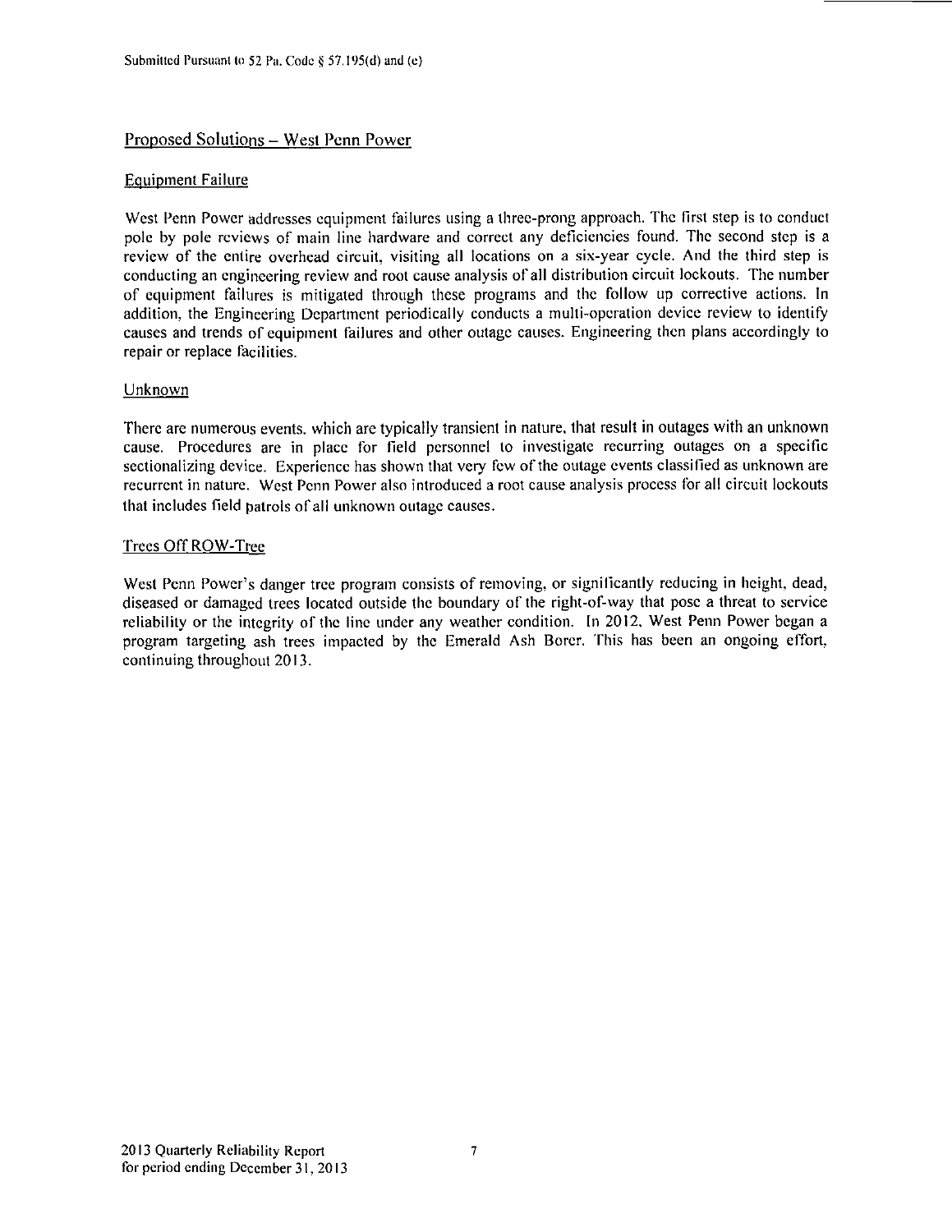Section 57.195(e)(6): Quarterly and year-to-date information on progress toward meeting transmission and distribution inspection and maintenance goals/objectives (for first, second and third quarter reports only).

## T&D Inspection and Maintenance Programs

Information is not required for the 4<sup>th</sup> Quarter report.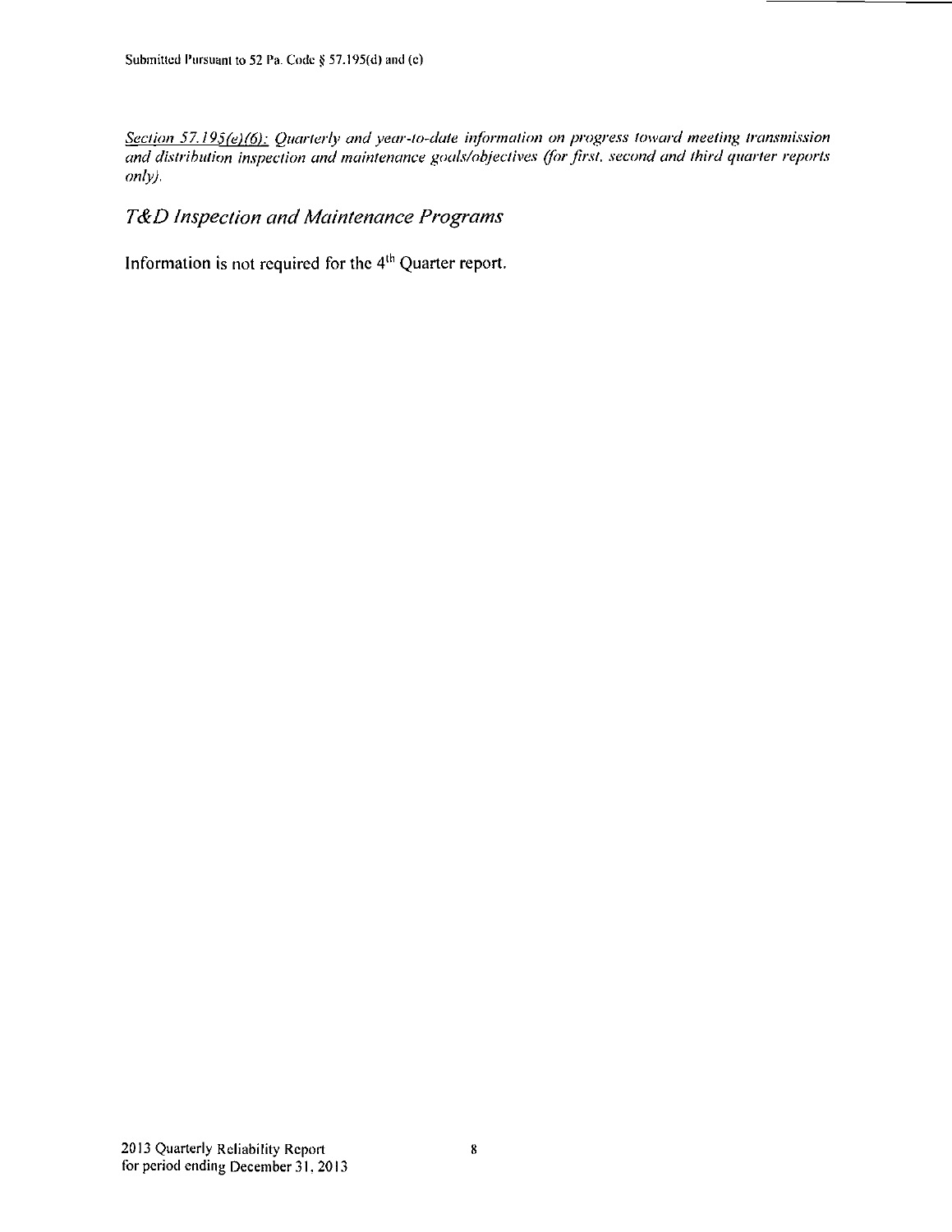*Section 57.195(e)(7): Quarterly and year-to-date information on budgeted versus actual transmission and distribution operations and maintenance expenditures in total and detailed hy the EDC's own functional account code or FERC account code as available. (For first, second, and third quarter reports only).* 

### Budgeted vs. Actual T&D Operation & Maintenance Expenditures

Information is not required for the 4<sup>th</sup> Quarter report.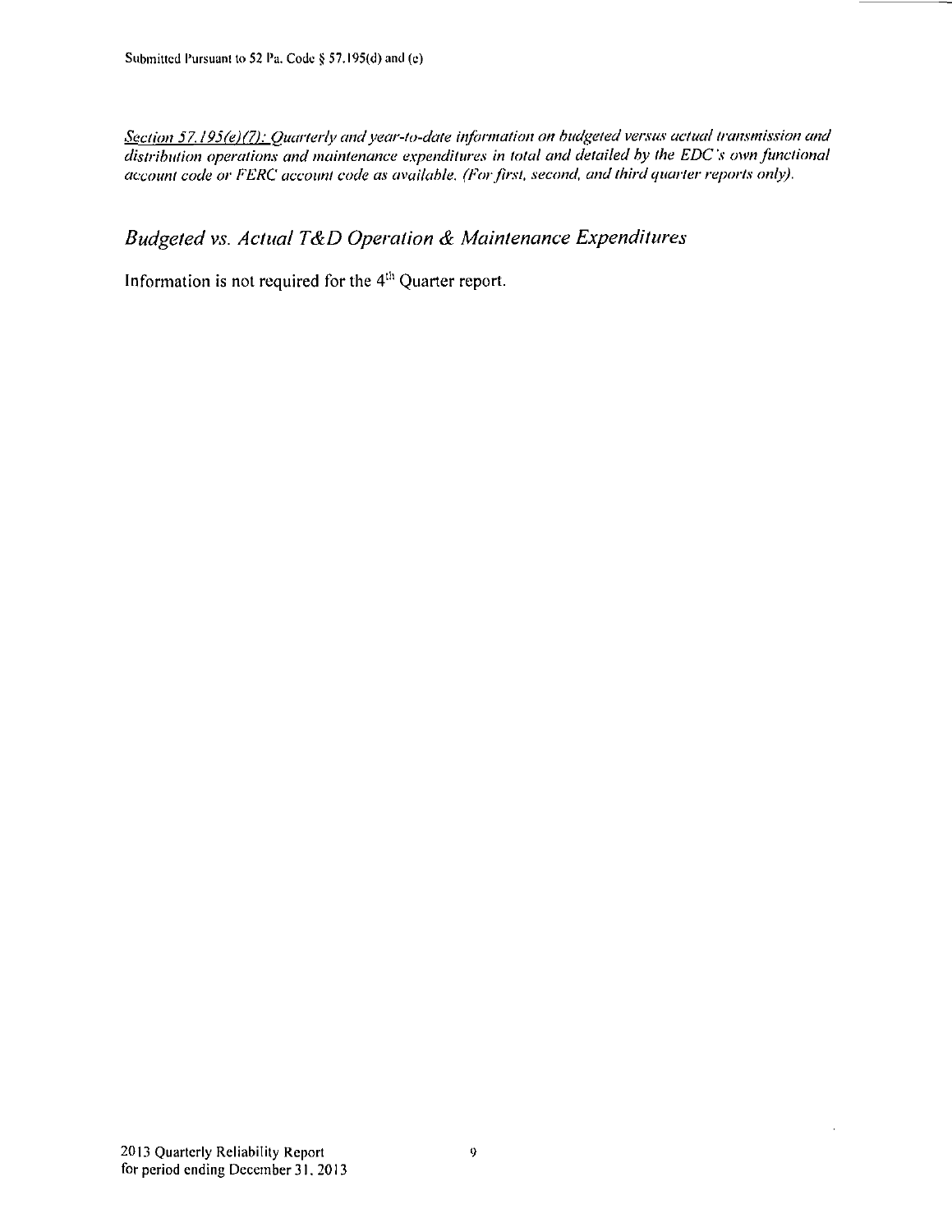*Sect ion 57.195(e)(8): Quarterly and year-to-date information on budgeted versus actual transmission and distribution capital expenditures in total and detailed by the EDC's own functional account code or FERC account code as available. (For first, second and third quarter reports only).* 

Budgeted vs. Actual T&D Capital Expenditures

Information is not required for the 4<sup>th</sup> Quarter report.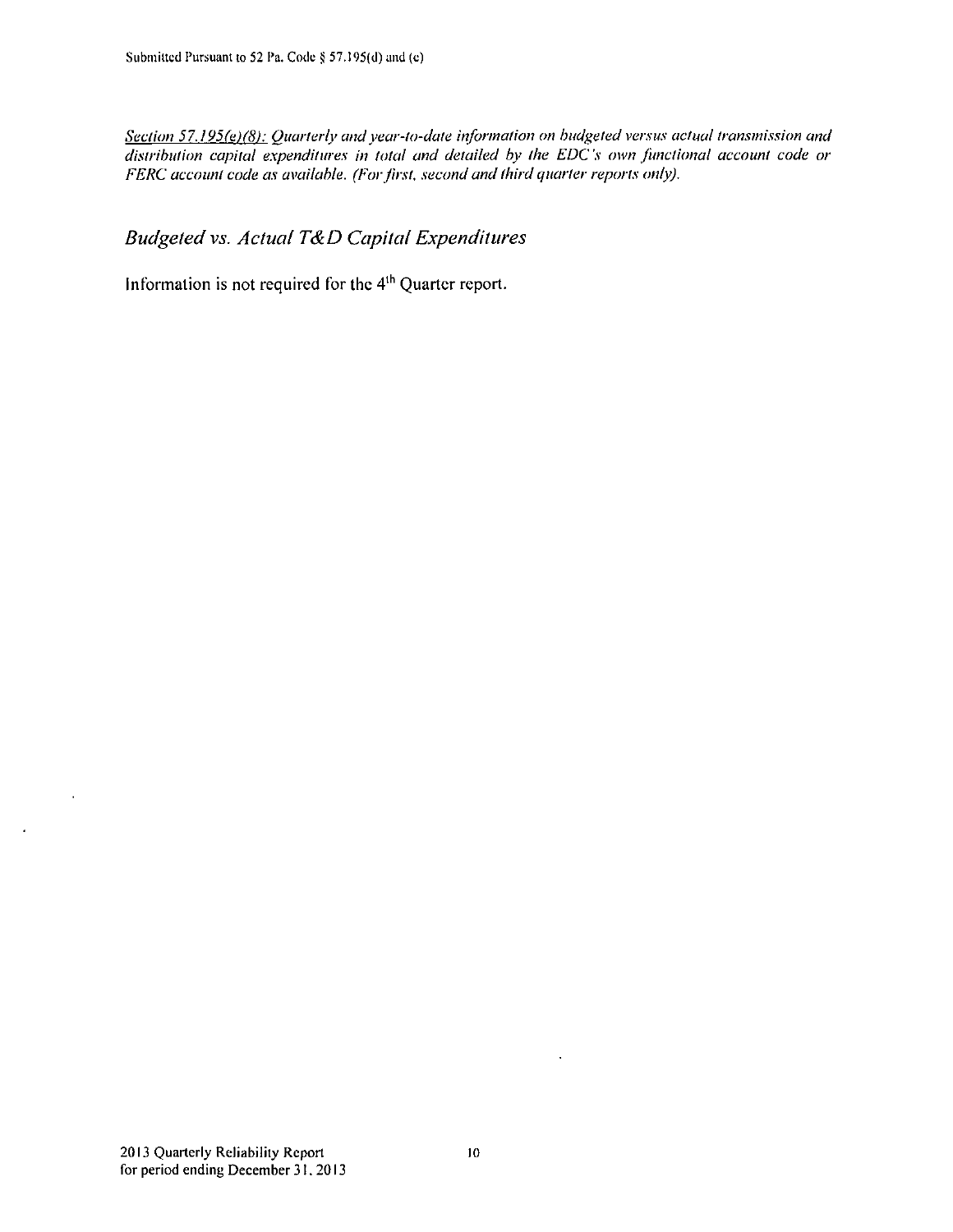*Section 57.195(e)(9): Dedicated staffing levels for transmission and distribution operation and maintenance at the end of the quarter, in total and by specific category (for example, linemen, technician, and electrician).* 

## *Staffing Levels*

| -------           | West Penn Power 2013<br>$\cdots$<br>the company's state of the company's state of the company's state of the company's |              |                |     |     |      |     |
|-------------------|------------------------------------------------------------------------------------------------------------------------|--------------|----------------|-----|-----|------|-----|
| <b>Department</b> |                                                                                                                        | <b>Staff</b> |                | 1Q  | 2Q  | 3Q   | 40  |
|                   | Leader / Chief                                                                                                         |              |                | 79  | 76  | 78   |     |
| Line              | Lineman                                                                                                                |              |                | 175 | 160 | 155  | 151 |
|                   | Leader                                                                                                                 |              |                | 14  | 14  | 14   | 13  |
| <b>Substation</b> | Electrician                                                                                                            |              |                | 50  | 45  | 42   | 42  |
|                   |                                                                                                                        |              | <b>II</b> Qtal | 318 | 295 | 21.O | 28  |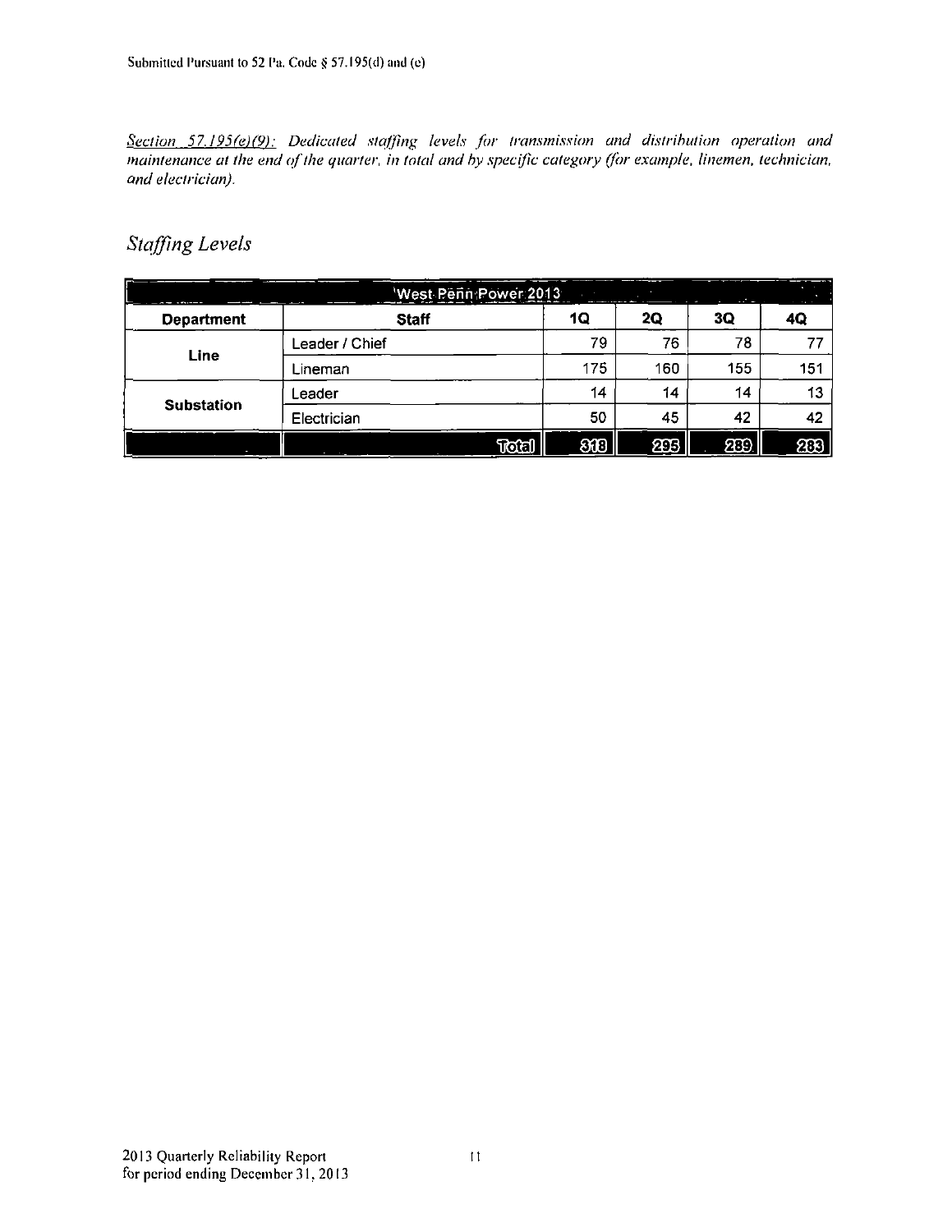Section 57.195(e)(10): Quarterly and year-to-date information on contractor hours and dollars for transmission and distribution operation and maintenance.

## *Contractor Expenditures*

Conlractor expenses are billed on a lump sum basis and as such, hourly information is not available.

|                           | Contractor Expenditures 2013 (\$) |           |           |           |            |  |  |  |  |  |
|---------------------------|-----------------------------------|-----------|-----------|-----------|------------|--|--|--|--|--|
|                           | 1Q                                | 2Q        | 3Q        | 4Q        | Total      |  |  |  |  |  |
| <b>West Penn</b><br>Power | 2,698,887                         | 3 019 778 | 4 609 892 | 2 627 273 | 12,955,830 |  |  |  |  |  |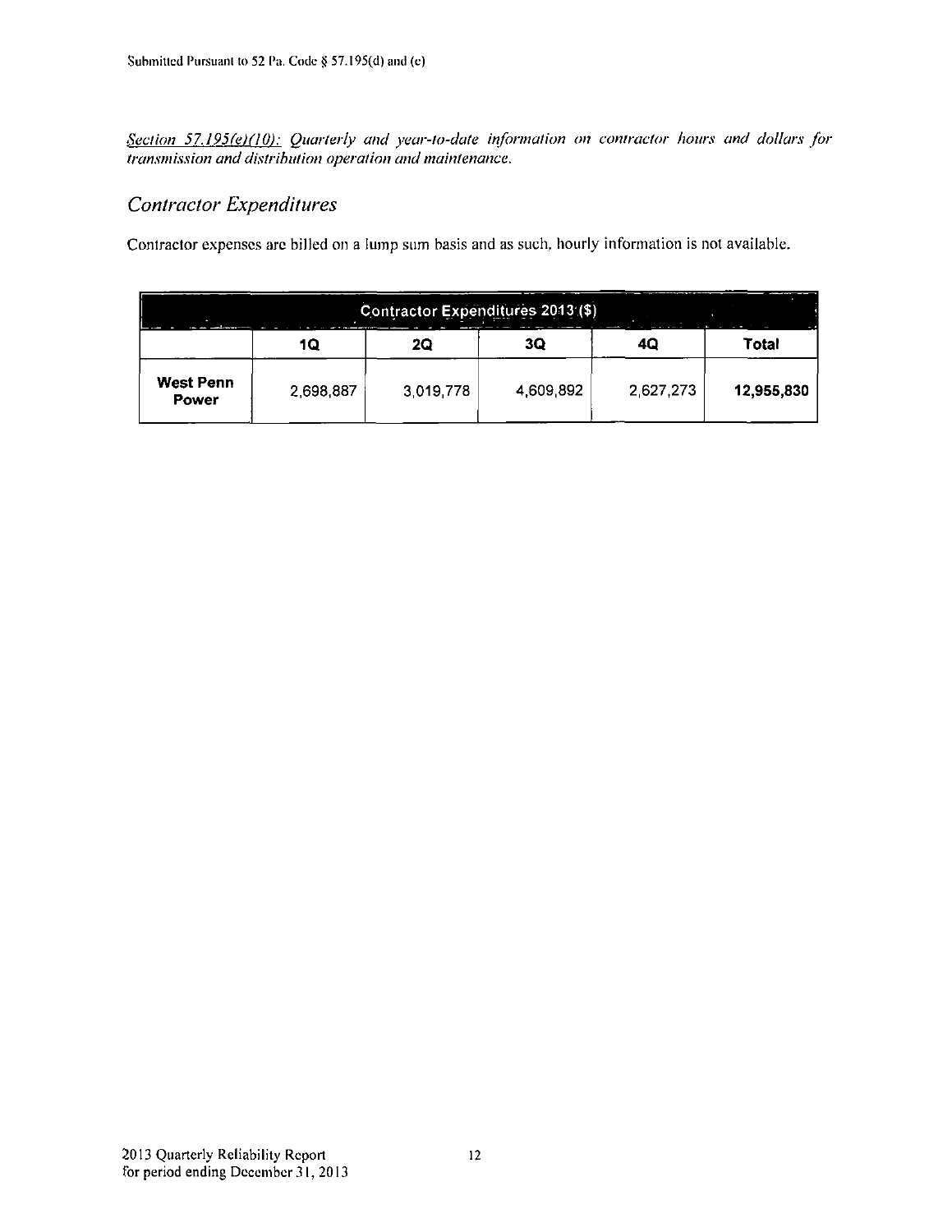Section 57.195 $(e)(11)$ : Monthly call-out acceptance rate for transmission and distribution maintenance workers presented in terms of both the percentage of accepted calls-out and the amount of time it takes the EDC to obtain the necessary personnel. A brief description of the EDC's call-out procedure should be included when appropriate.

### *Call-out Acceptance Rate*

Call-out percentage is defined as the number of positive responses to total calls.

|                 | Call-out Acceptance Rate - 2013 |
|-----------------|---------------------------------|
|                 | <b>West Penn Power</b>          |
| January         | 33%                             |
| February        | 29%                             |
| <b>March</b>    | 30%                             |
| April           | 28%                             |
| May             | 24%                             |
| June            | 23%                             |
| July            | 23%                             |
| August          | 23%                             |
| September       | 22%                             |
| October         | 23%                             |
| <b>November</b> | 27%                             |
| <b>December</b> | 20%                             |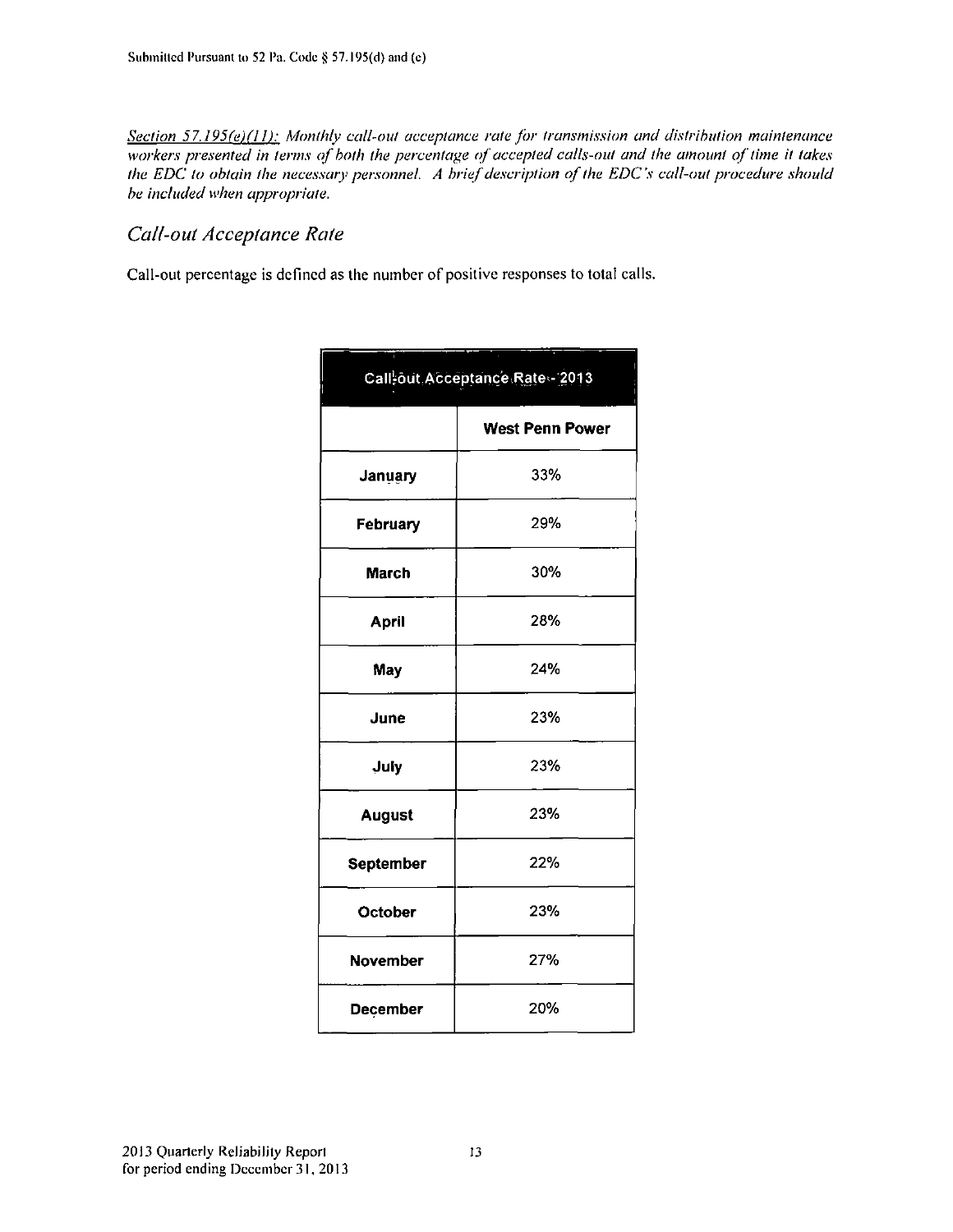## *Call-out Response*

Larger utilities report the amount of time it takes to obtain the necessary personnel during call-outs. West Penn Power has worked with other utilities to ensure consistency in calculating and reporting this data.

 $\ddot{\phantom{0}}$ 

|                 |                            |                                    | <b>West Penn Power</b>           |                                                                                    |                                                                                           |
|-----------------|----------------------------|------------------------------------|----------------------------------|------------------------------------------------------------------------------------|-------------------------------------------------------------------------------------------|
| 2013            | <b>Total Call-</b><br>Outs | <b>Workers</b><br><b>Accepting</b> | <b>Elapsed Time</b><br>(Minutes) | Average<br><b>Response</b><br><b>Time per Crew</b><br><b>Call-Out</b><br>(Minutes) | Average<br><b>Response</b><br><b>Rate Per</b><br><b>Workers</b><br>Accepting<br>(Minutes) |
| <b>October</b>  | 732                        | 550                                | 2.926                            | 4.00                                                                               | 5.32                                                                                      |
| <b>November</b> | 926                        | 705                                | 3.099                            | 3.35                                                                               | 4.40                                                                                      |
| <b>December</b> | 884                        | 593                                | 3.569                            | 4.04                                                                               | 6.02                                                                                      |
|                 |                            | UCCO                               |                                  |                                                                                    |                                                                                           |

Total Call-outs = Total number of incidents

Workers Accepting = Total number of employees accepting work offered

Elapsed Time  $=$  Time of day called minus time of day accepted (expressed in minutes)

Average Response Time Per Crew Call-Out = Elapsed Time divided by Total Call-Outs

Average Response Rate Per Workers Accepting = Elapsed Time divided by Workers Accepting

÷,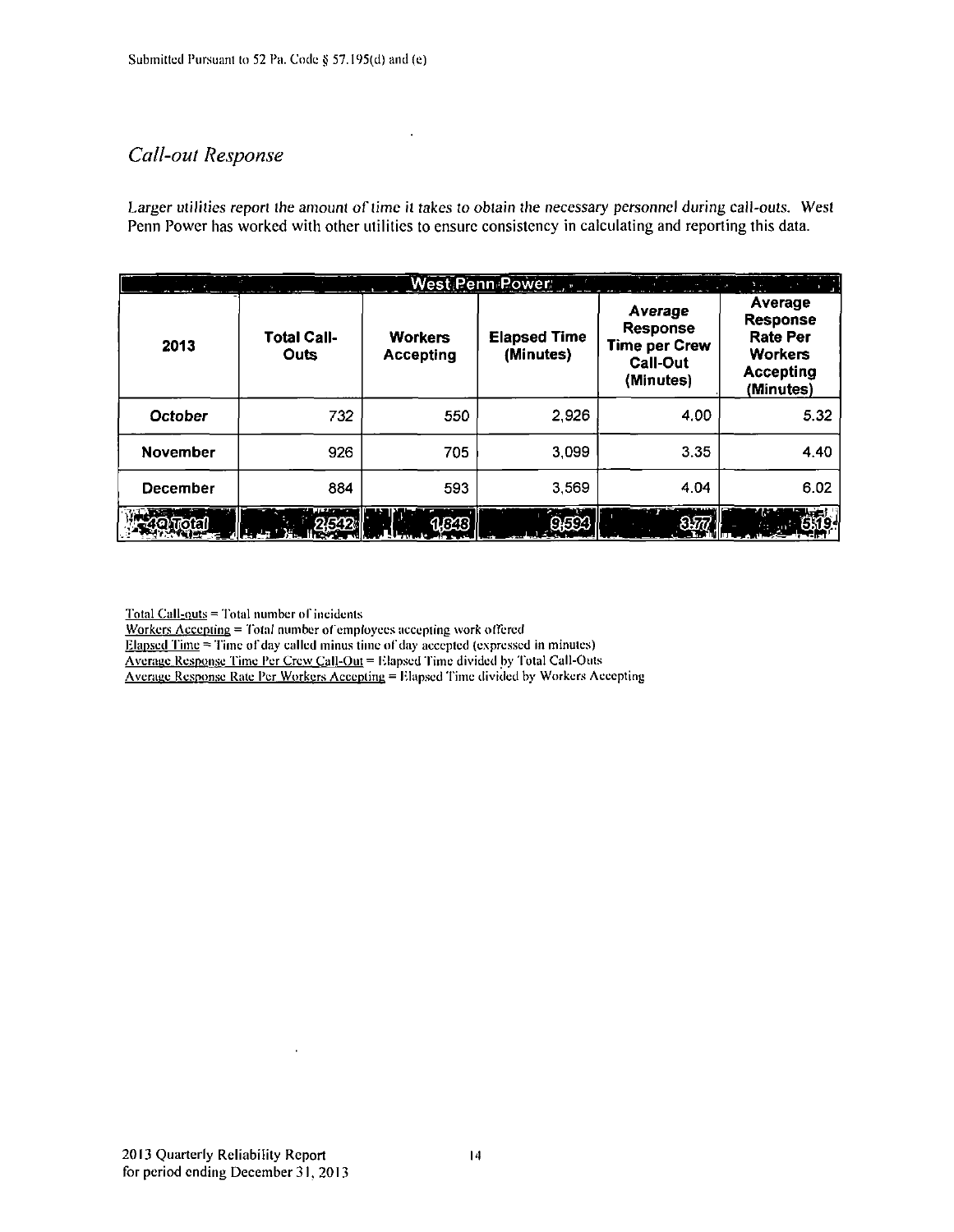$\mathcal{A}^{\mathcal{A}}$ 

## **ATTACHMENT A**

# **Worst Performing Circuits - Reliability Indices**

 $\ddot{\phantom{a}}$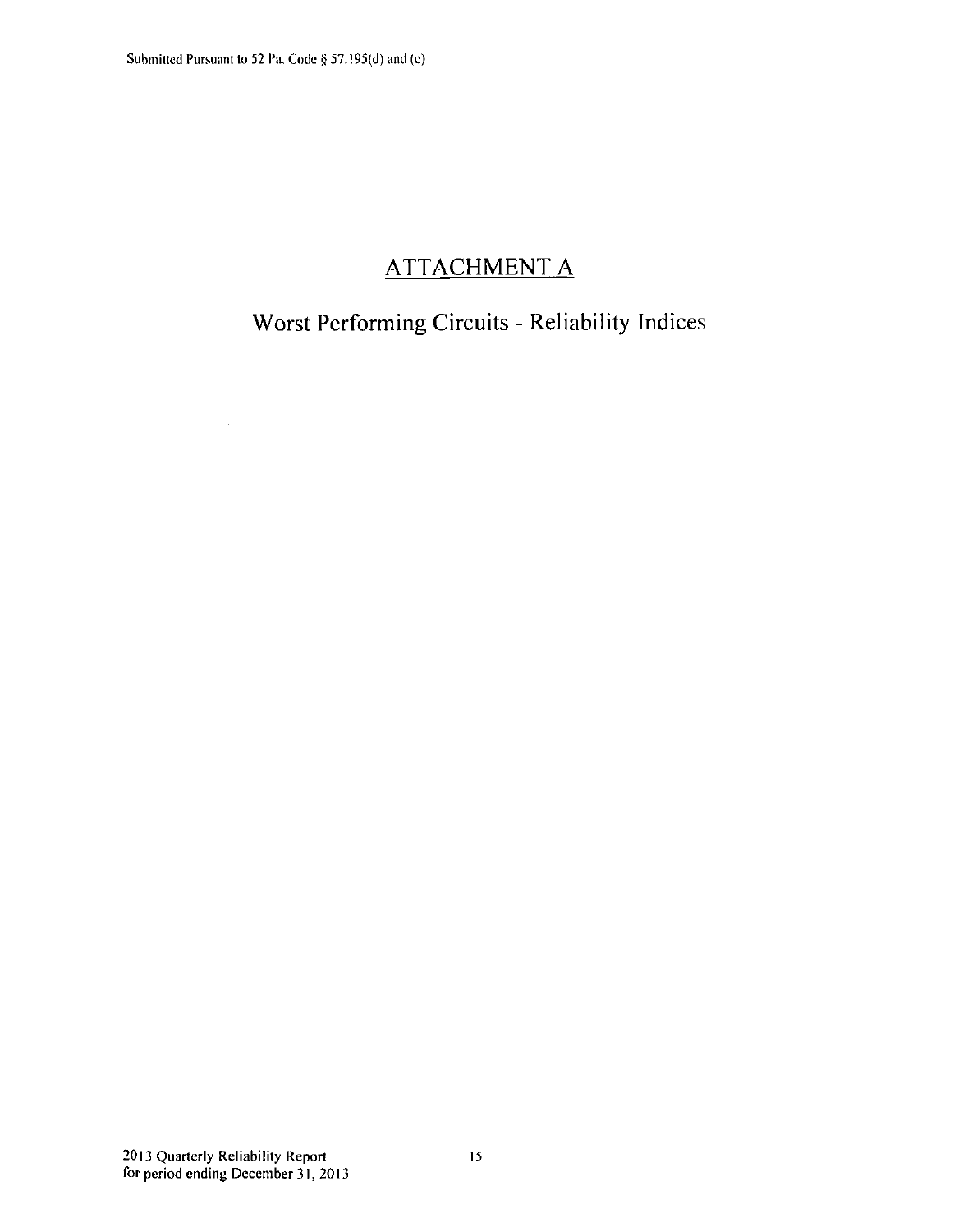| West Penn Power |                   |                  |                    |                      |         |                         |                   |                              |             |              |              |              |
|-----------------|-------------------|------------------|--------------------|----------------------|---------|-------------------------|-------------------|------------------------------|-------------|--------------|--------------|--------------|
| Circuit Rank    | Substation        | Circui Desc      | Distin             | Average<br>Customers | Outages | Lockouts                | Customer<br>Mayes | <b>Costomers</b><br>Affected | SADI Impact | <b>SAIDI</b> | <b>SAITI</b> | <b>CAIDI</b> |
| 1               | <b>Tri Town</b>   | Dawson           | Pleasant Valley    | 950                  | 18      | 1                       | 1,903,918         | 1.639                        | 2.53        | 2,004        | 1.73         | 1,162        |
| $\overline{2}$  | Houston           | Mcgovern         | Veasnington        | 1.584                | 40      | 1                       | 1,535,458         | 4.915                        | 2.16        | 969          | 3.10         | 312          |
| 3               | Houston           | Canonsburg       | Washington         | 1.964                | 16      | 2                       | 1,526,305         | 4295                         | 215         | 777          | 2.19         | 355          |
| 4               | Amity             | Banetown         | Washington         | 1.474                | 50      | $\bf{0}$                | 1,388,974         | 2.693                        | 1.96        | 942          | 1.83         | 516          |
| 5               | Vanceville        | Vanceville       | Charleroi          | 1,375                | 52      | 0                       | 1,377,811         | 2,519                        | 1.94        | 1.002        | 1.83         | 547          |
| 6               | Franklin          | South Waynesburg | Jefferson          | 2,127                | 36      | 1                       | 1,371,575         | 4 0 2 5                      | 1.93        | 645          | 1.89         | 341          |
| $\overline{7}$  | Avella            | W. Middletown    | <b>V</b> eshington | 1.143                | 53      | 0                       | 1,160,309         | 2,132                        | 1.E3        | 1,015        | 1.87         | 544          |
| 8               | <b>Butter</b>     | Penn St          | <b>Butler</b>      | 2,702                | 40      | $\overline{2}$          | 1.156,544         | 7.189                        | 1.63        | 428          | 2.66         | 161          |
| 9               | <b>Dutch Fork</b> | Claysville       | <b>Washington</b>  | 1,616                | 60      | $\mathbf{1}$            | 1,131,722         | 3,456                        | 1.59        | 700          | 2.14         | 327          |
| 10              | <b>Dutch Fork</b> | W. Alexander     | Washington         | 1.126                | 38      | 1                       | 1,059,373         | 2,075                        | 1.49        | 941          | 1.84         | 510          |
| 11              | Howard            | Town             | State College      | 1.119                | 51      | 0                       | 1.052.985         | 2.336                        | 1.48        | 941          | 2.09         | 451          |
| 12              | Harwick           | Harmar           | Amer               | 944                  | 15      | $\overline{\mathbf{1}}$ | 1,028,249         | 3.427                        | 1.45        | 1.089        | 3.63         | 300          |
| 13              | <b>Piney Fork</b> | Gilhall          | Charleroi          | 2.048                | 30      | 0                       | 952,605           | 5723                         | 1.34        | 465          | 2.79         | 166          |
| 14              | Eastgate          | Brooklane        | Jeannette          | 2 3 5 3              | 22      | 0                       | 945,878           | 6,117                        | 1.33        | 402          | 2.60         | 155          |
| 15              | White Valley      | Borlands Rd      | Jeannette          | 1,366                | 21      | -1                      | 935,440           | 2.478                        | 1.32        | 685          | 1.81         | 378          |
| 16              | Carmichaels       | Carmichaels      | Jefferson          | 1.642                | 16      | $\overline{2}$          | 895,442           | 5.253                        | 1.26        | 545          | 3.20         | 170          |
| 17              | New Bethlehem     | Clarion Ro       | Claricn            | 1411                 | 20      | 2                       | 885,851           | 4,004                        | 1.25        | 628          | 2.84         | 221          |
| 13              | Linden Wash       | Wylandville      | <b>Washington</b>  | 899                  | 39      | 0                       | 833,803           | 1,454                        | 1.17        | 927          | 1.62         | 573          |
| 19              | Franklin          | West Waynesburg  | Jefferson          | 2,420                | 37      | 2                       | 821,921           | 5.813                        | 1.16        | 340          | 2.40         | 141          |
| 20              | Robbins           | Greenock         | Jeannette          | 1338                 | 13      | 1                       | 794,468           | 2,104                        | 1.12        | 594          | 1.57         | 378          |
| 21              | Mcconnellsburg    | Harrisonville    | Mcccanelscurg      | 1,368                | 25      | 0                       | 778,594           | 2.326                        | 1.10        | 569          | 1.70         | 335          |
| 22              | Bethlen           | Darlington       | Latrobe            | 1.250                | 65      | 2                       | 772,814           | 4.233                        | 1.09        | 618          | 3.39         | 183          |
| 23              | St. Clair         | Lesnett          | Boyce              | 1.635                | 19      | 1                       | 771,651           | 2,405                        | 1.09        | 472          | 1.47         | 321          |
| 24              | Saltsburg         | Saltsburg        | Amelf              | 1.429                | 39      | 2                       | 769,217           | 3,457                        | 1.08        | 538          | 2.42         | 223          |
| 25              | Howard            | Jacksonville     | State College      | 507                  | 16      | 0                       | 727,724           | 1,458                        | 1.02        | 1.435        | 2.90         | 496          |
| 26              | Crossgates        | Peters Twp       | Boyce              | 1.091                | 15      | 1                       | 701,806           | 1,764                        | 0.99        | 643          | 1.62         | 398          |
| 27              | Sewickley         | Adamsburg        | Jeannette          | 1.286                | 26      | 4                       | 674,277           | 5,256                        | 0.95        | 524          | 4,87         | 108          |
| 28              | White Valley      | Congruity        | Jeannette          | 1.743                | 56      | 0                       | 665,219           | 5.901                        | 0.94        | 382          | 3.39         | 113          |
| 29              | Murrycrest        | North Hills Road | Jeannette          | 1,244                | 32      | 1                       | 664,792           | 3.815                        | 0.94        | 534          | 3.07         | 174          |
| 30              | Gordon            | Wolfdale         | <b>V</b> ashington | 1.929                | 45      | 0                       | 661,520           | 3.254                        | 0.93        | 343          | 1.69         | 203          |

General Note: MAIFI values are not available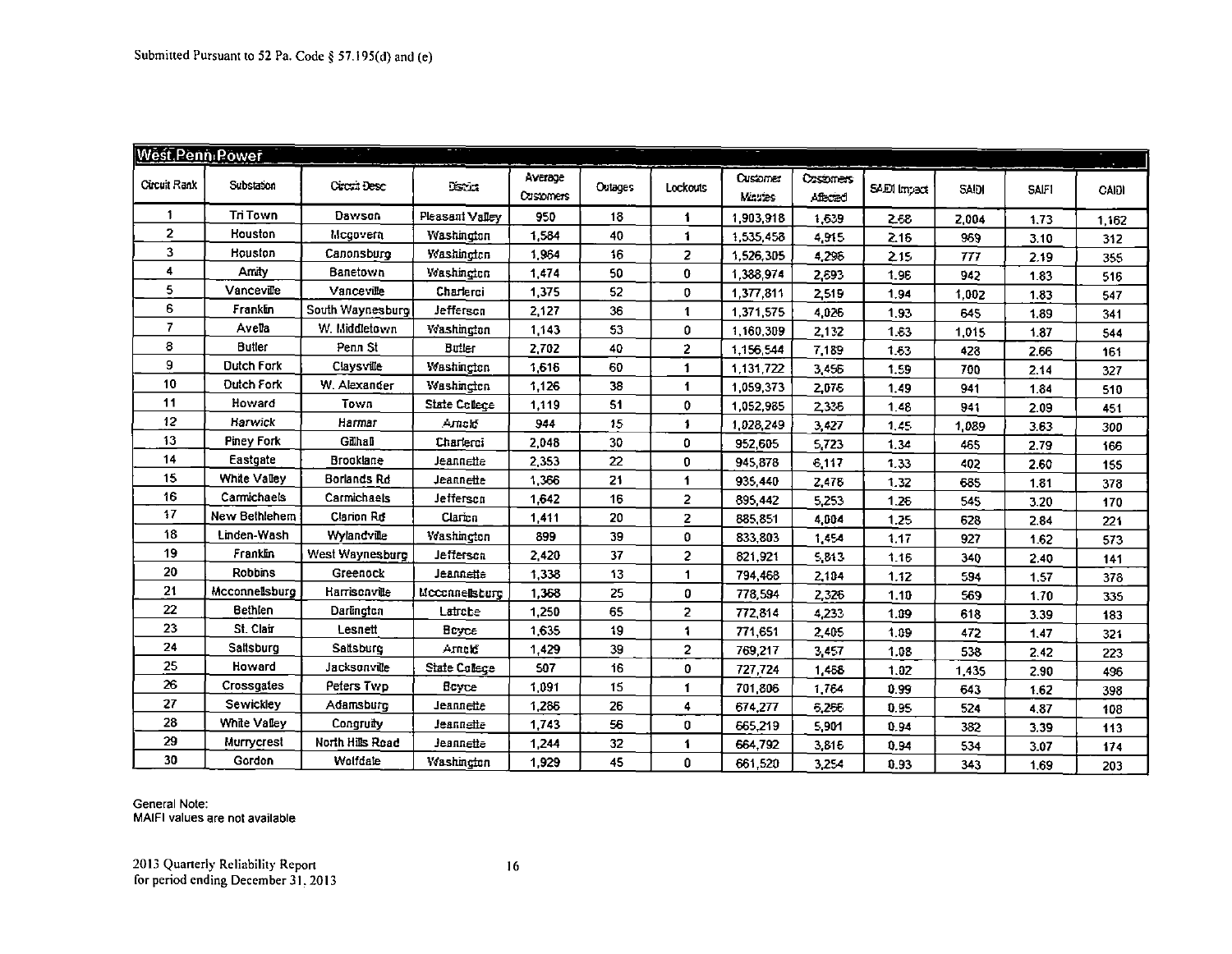| <b>West Penn Power</b> |                  |                 | --                     |                            |       |          |                     |                              |              |       |       |       |
|------------------------|------------------|-----------------|------------------------|----------------------------|-------|----------|---------------------|------------------------------|--------------|-------|-------|-------|
| <b>Circui Rank</b>     | Substance.       | Circuit Desc    | District               | Average<br><b>Ossomers</b> | 0.338 | Lockecis | Customer<br>Minutes | <b>Customers</b><br>Affected | SAIDI Impact | SAIDI | SAF1  | CAIDI |
| 31                     | Herman           | Herman          | Butler                 | 778.                       | 34    | 0        | 657.944             | 3.143                        | 0.93         | 846   | 4.04  | 209   |
| 32                     | <b>Necessity</b> | <b>Ohiopyle</b> | Uniontown              | 854                        | 30    | n.       | 652,374             | 1.717                        | 0.92         | 764   | 2.01  | 380   |
| 33                     | Stanistown       | Mansville       | Latrobe                | 499                        | 21    |          | 641,605             | 899                          | 0.90         | .286  | 1.80  | 714   |
| 34                     | Mateer           | Dime Rd         | Arnold                 | 1.215                      | 50    | o        | 633,734             | 2.259                        | 0.89         | 521   | 1.BE  | 281   |
| 35.                    | White Valley     | Export          | Jeannette              | 2.078                      | 42    |          | 613,375             | 4982                         | 0.86         | 295   | 2.40  | 123   |
| 36                     | Frazier          | Wickhaven       | <b>Pleasant Valley</b> | 732                        | 16    |          | 588.910             | .353                         | 0.83         | 805   | 1.85. | 435   |
| 37                     | Vestaburo        | Fredericktown   | Jefferson              | 855.                       | 12    |          | 583,819             | 1,674                        | 0.82         | 683   | 1.95  | 349   |
| 38                     | Smithton         | Yukon           | Charleroi              | 1.317                      | 23    | o        | 563,562             | 2.489                        | 0.79         | 428   | 1.89  | 226   |
| 39                     | Roundhill        | Roundhill       | Charleroi              | 879                        | 47    |          | 563,556             | 4,471                        | 0.79         | 641   | 5.09  | 126   |
| 40                     | North Union      | Gallatin        | Uniontown              | 2.696                      | 14    |          | 560.634             | 4.190                        | 0.79         | 208   | 1.55  | 134   |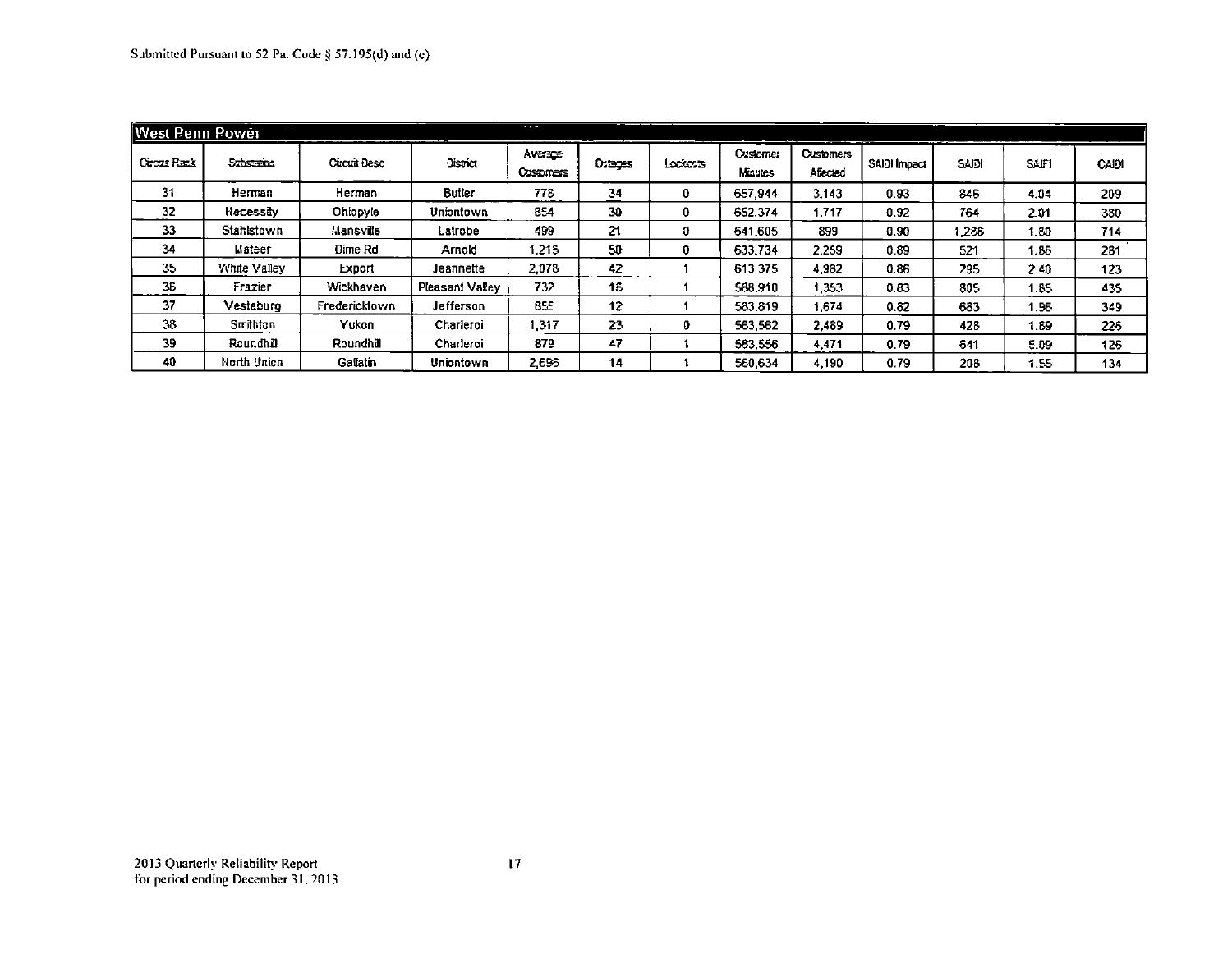# **ATTACHMENT B**

# **Worst Performing Circuits - Remedial Actions**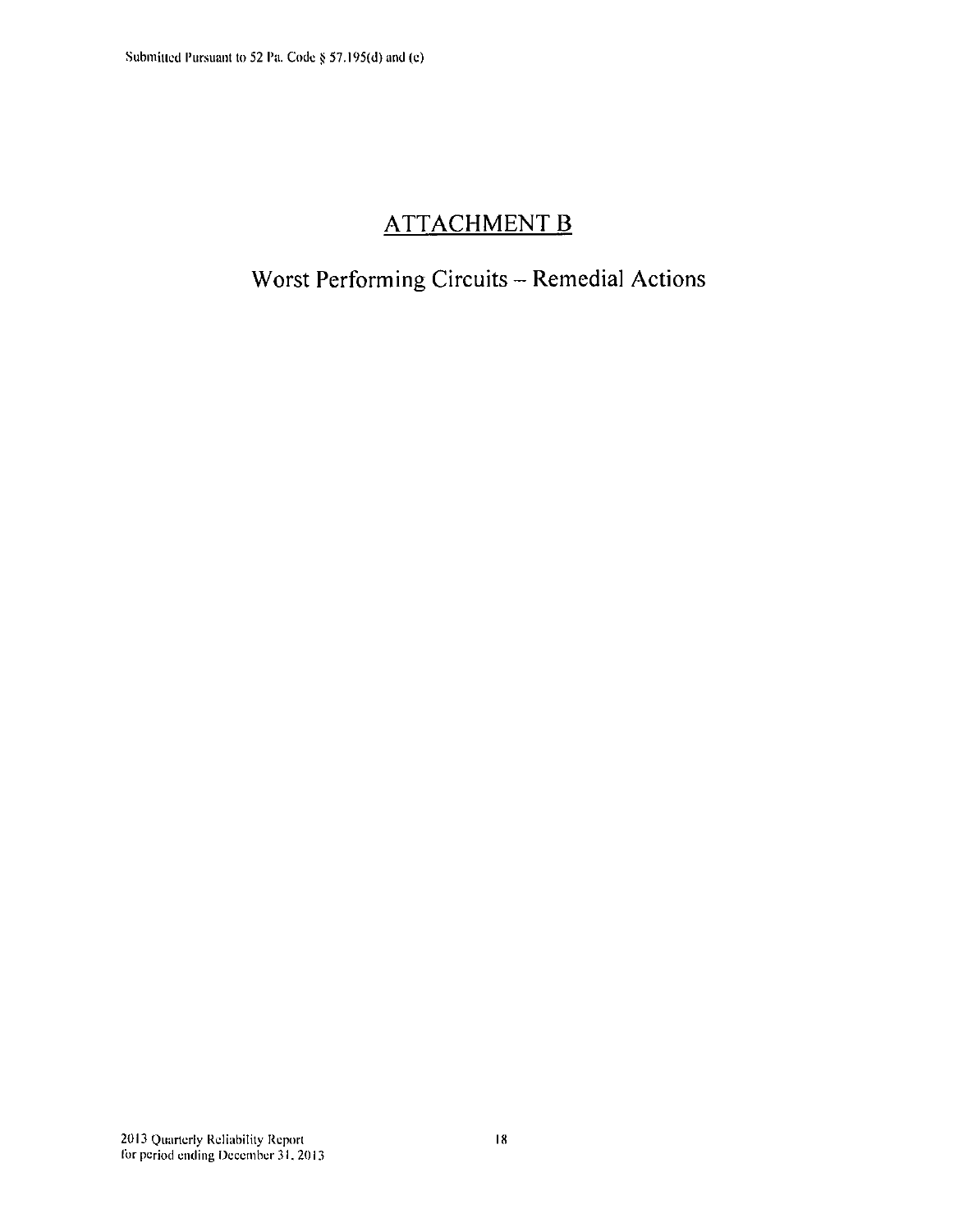|      | <b>West Penn Power</b> |                |                                                                                                                                            |                                |                                        |  |  |  |
|------|------------------------|----------------|--------------------------------------------------------------------------------------------------------------------------------------------|--------------------------------|----------------------------------------|--|--|--|
| Rank | <b>Substation</b>      | <b>Circuit</b> | Remedial Actions Planned or Taken                                                                                                          | <b>Status of Remedial Work</b> | Date Remedial<br><b>Work Completed</b> |  |  |  |
|      | <b>Tri Town</b>        | Dawson         | 96% of the CMI was due to non-preventable trees.                                                                                           |                                |                                        |  |  |  |
|      |                        |                | Cycle tree trimmino.                                                                                                                       | To be completed 2014           |                                        |  |  |  |
|      |                        | Mcgovern       | 91% of the CMI was due to non-preventable trees.                                                                                           |                                |                                        |  |  |  |
| 2    | Houston                |                | Zone 1 danger tree work                                                                                                                    | Complete                       | $Dec-12$                               |  |  |  |
|      |                        |                | Follow up hardware corrections as a result of hardware review.                                                                             | Complete                       | Jun-13                                 |  |  |  |
|      |                        |                | Cycle tree trumming.                                                                                                                       | To be completed 2014           |                                        |  |  |  |
| 3    | Houston                | Canonsburg     | 96% of the CMI was due to non-preventable trees and 64% of the CMI occurred on 1 day - July 10, 2013. This was major<br>storm day for WFP. |                                |                                        |  |  |  |
|      |                        |                | No additional actions are planned for 2014.                                                                                                |                                |                                        |  |  |  |
| 4    |                        |                | 60% of the CMI was due to non-preventable trees, 21% due equipment failure and 13% was due to unknown causes.                              |                                |                                        |  |  |  |
|      | Amity                  | Banetown       | Cycle tree trimming.                                                                                                                       | Complete                       | Dec-12                                 |  |  |  |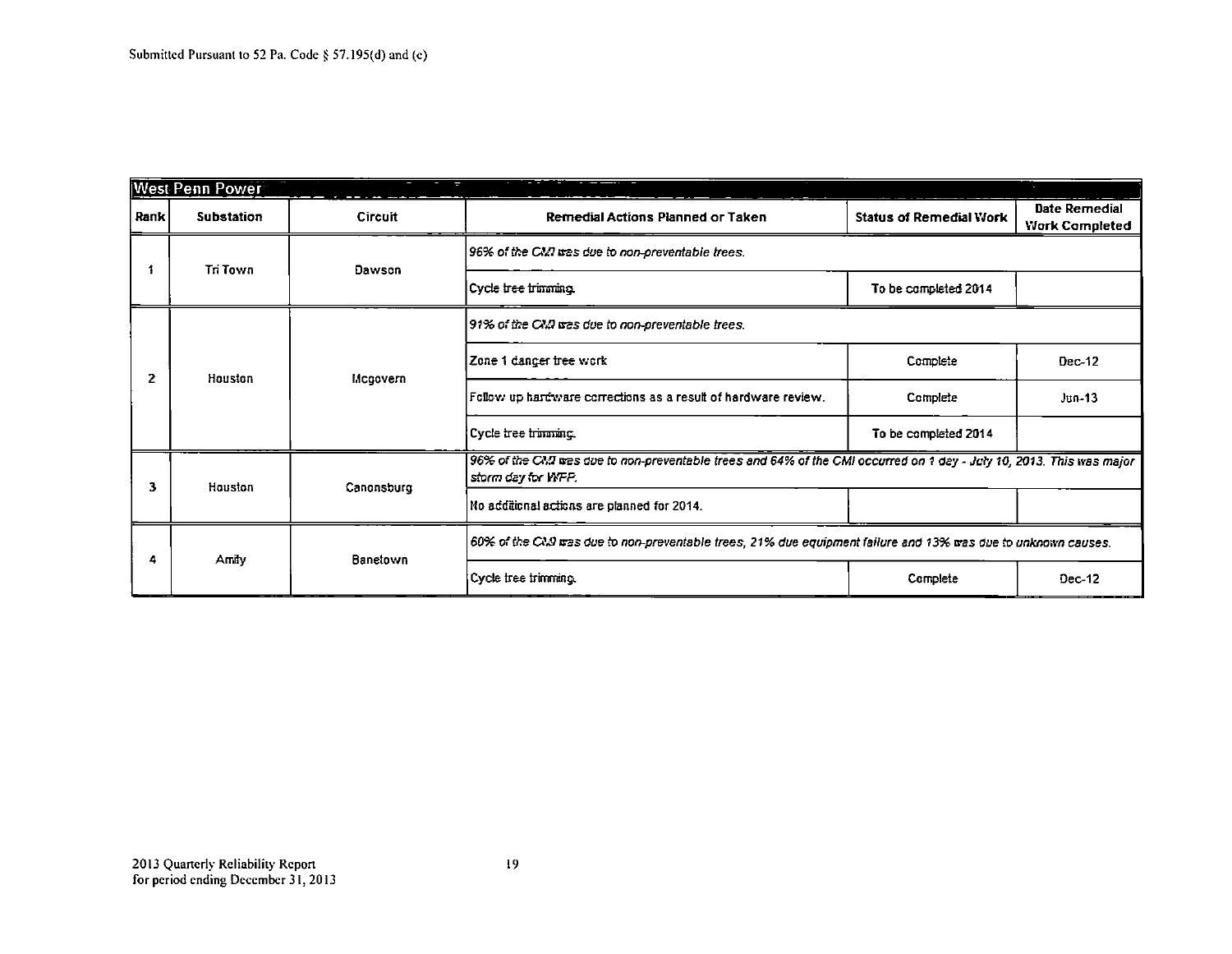<u> 1990 - Johann Barbara, martin a</u>

|             | <b>West Penn Power</b> |                  |                                                                                                                                           |                                                                                                                    |                                        |  |  |  |  |
|-------------|------------------------|------------------|-------------------------------------------------------------------------------------------------------------------------------------------|--------------------------------------------------------------------------------------------------------------------|----------------------------------------|--|--|--|--|
| <b>Rank</b> | Substation             | <b>Circuit</b>   | Remedial Actions Planned or Taken                                                                                                         | <b>Status of Remedial Work</b>                                                                                     | Date Remedial<br><b>Work Completed</b> |  |  |  |  |
| S.          | Vanceville             | Vanceville       | 32% of the CMI was due to non-preventable trees, 47% due line failure and 13% was due to unknown causes.                                  |                                                                                                                    |                                        |  |  |  |  |
|             |                        |                  | Cycle tree trimming.                                                                                                                      | To be completed 2014                                                                                               |                                        |  |  |  |  |
| 6           | Franklin               | Scuth Waynesburg | day - July 10, 2013.                                                                                                                      | 46% of the CMI was due to non-preventable trees and 41% due to unknown causes. Two-thirds of the CMI occurred on 1 |                                        |  |  |  |  |
|             |                        |                  | No additional actions are planned for 2014.                                                                                               |                                                                                                                    |                                        |  |  |  |  |
| 7           | Avella                 | W. Middletown    | 12% of the CMI was due to line failure, 56% due non-preventable trees and 18% was due to preventable trees.                               |                                                                                                                    |                                        |  |  |  |  |
|             |                        |                  | Cycle tree trimming.                                                                                                                      | To be completed 2014                                                                                               |                                        |  |  |  |  |
| 8           | Butler                 | Penn St          | 37% of the CMI was due to equipment failure and 53% was due to lightning.                                                                 |                                                                                                                    |                                        |  |  |  |  |
|             |                        |                  | Main line SAIFI hardware review.                                                                                                          | Complete                                                                                                           | $Dec-13$                               |  |  |  |  |
| 9           | <b>Dutch Fork</b>      | Claysville       | 59% of the CMI was due to equipment failure and 19% due to non-preventable trees. Half of the CMI occurred on one<br>day - July 10, 2013. |                                                                                                                    |                                        |  |  |  |  |
|             |                        |                  | No additional actions are planned for 2014.                                                                                               |                                                                                                                    |                                        |  |  |  |  |
| 10          | <b>Dutch Fork</b>      | W. Alexander     | 57% of the CMI was due to non-preventable trees and 29% was due to line failure.                                                          |                                                                                                                    |                                        |  |  |  |  |
|             |                        |                  | Cycle tree trimming.                                                                                                                      | Complete                                                                                                           | $Jun-13$                               |  |  |  |  |

 $\sim$ 

 $\sim$ 

 $\mathcal{A}^{\pm}$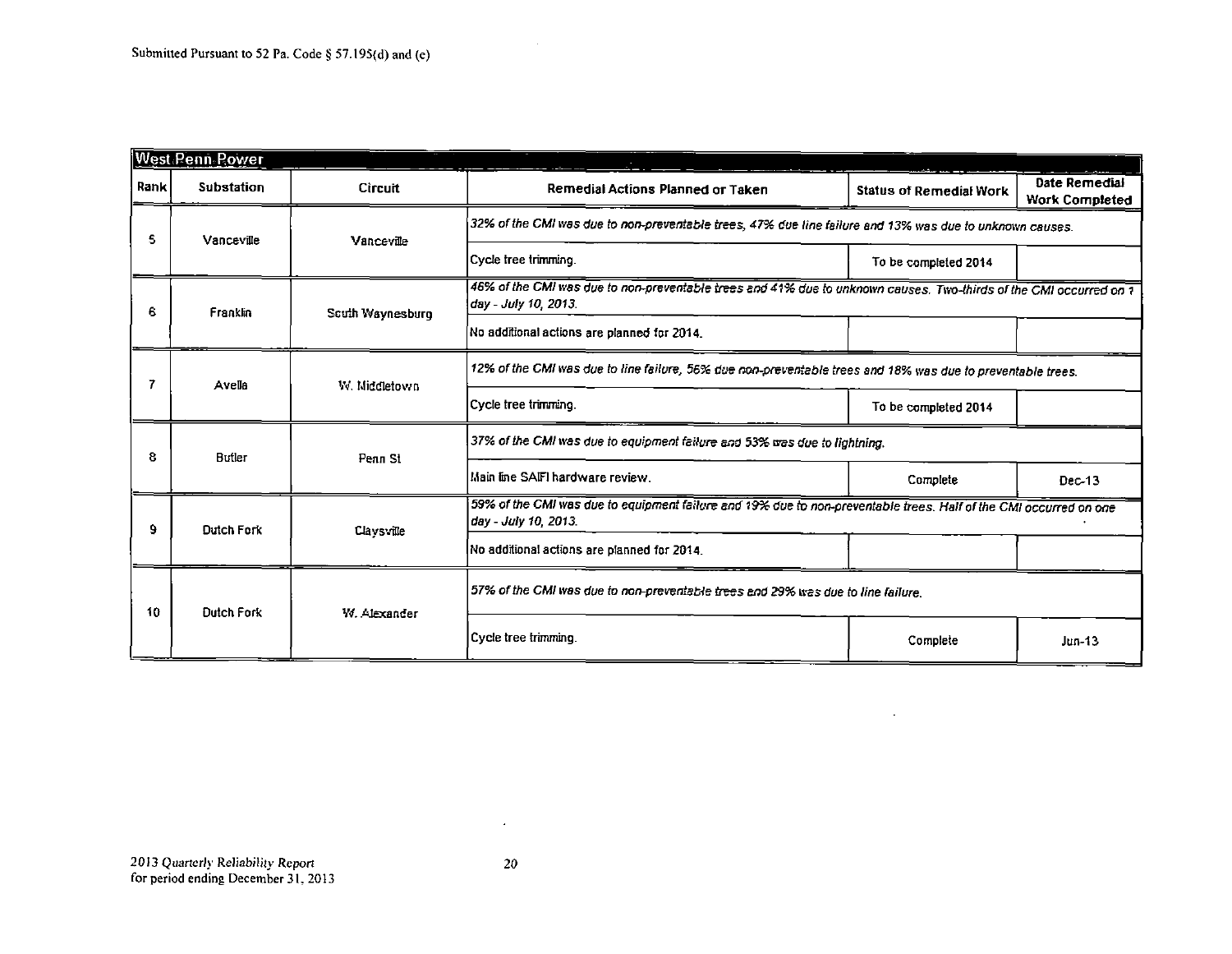|      | <b>West Penn Power</b> |                  |                                                                                                                                                                                          |                                |                                        |  |  |  |
|------|------------------------|------------------|------------------------------------------------------------------------------------------------------------------------------------------------------------------------------------------|--------------------------------|----------------------------------------|--|--|--|
| Rank | <b>Substation</b>      | <b>Circuit</b>   | Remedial Actions Planned or Taken                                                                                                                                                        | <b>Status of Remedial Work</b> | Date Remedial<br><b>Work Completed</b> |  |  |  |
| -11  | Howard                 | Town             | 90% of the CMI was due to non-preventable trees.                                                                                                                                         |                                |                                        |  |  |  |
|      |                        |                  | Cycle tree trimming.                                                                                                                                                                     | Complete                       | $Dec-12$                               |  |  |  |
| 12   | Harwick                | Harmar           | 60% of the CMI was due to equipment failure, 12% due to non-preventable trees and 17% was due to unknown causes.                                                                         |                                |                                        |  |  |  |
|      |                        |                  | Cycle tree trimming.                                                                                                                                                                     | To be completed 2014           |                                        |  |  |  |
| 13   | <b>Piney Fork</b>      | Gilhall          | 22% of the CMI was due to forced outages, 54% due to line failure and 14% non-preventable trees.                                                                                         |                                |                                        |  |  |  |
|      |                        |                  | Main fine SAIFI hardware review.                                                                                                                                                         | Complete                       | JuL13                                  |  |  |  |
| -14  | Eastgate               | <b>Brooklane</b> | 53% of the CMI was due to equipment failure, 22% line failure and 19% was due to non-preventable trees. Two-thirds of<br>the CMI occurred on 1 day during a minor storm on June 25, 2013 |                                |                                        |  |  |  |
|      |                        |                  | No additional actions are planned for 2014.                                                                                                                                              |                                |                                        |  |  |  |
| 15   | White Valley           | Borlands Ro      | 96% of the CMI was due to non-preventable trees.                                                                                                                                         |                                |                                        |  |  |  |
|      |                        |                  | Cycle tree trimming.                                                                                                                                                                     | Complete                       | $Jun-13$                               |  |  |  |
| 16   | Carmichaels            | Carmichaels      | 24% of the CMI was due to a bird causing a lockout, 45% due to equipment failure and 17% due to a forced outage.                                                                         |                                |                                        |  |  |  |
|      |                        |                  | Zone 1 circuit patrol                                                                                                                                                                    | To be completed 2014           |                                        |  |  |  |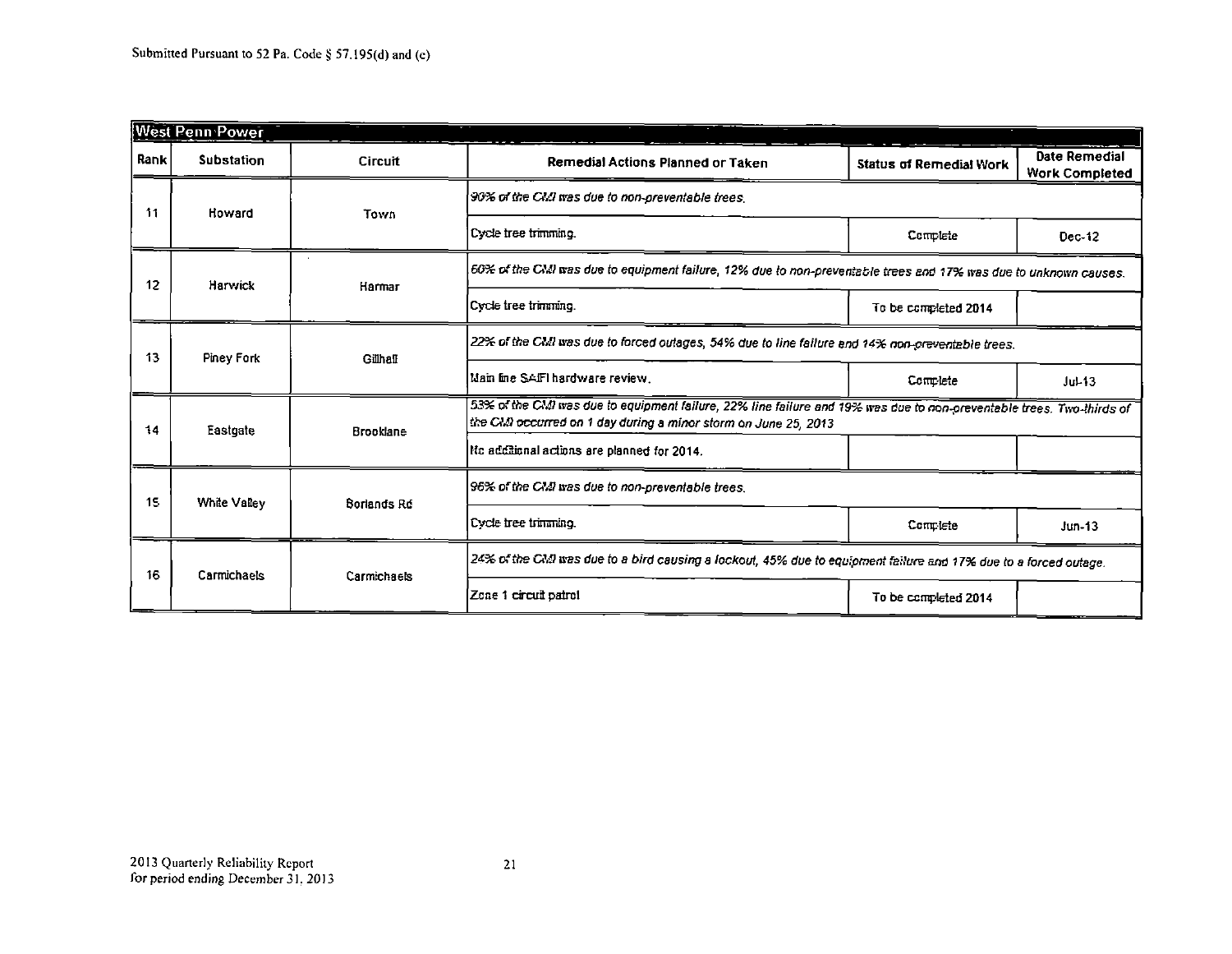|      | <b>West Penn Power</b> |                 |                                                                                                             |                                                                                                                   |                                        |  |  |  |  |
|------|------------------------|-----------------|-------------------------------------------------------------------------------------------------------------|-------------------------------------------------------------------------------------------------------------------|----------------------------------------|--|--|--|--|
| Rank | <b>Substation</b>      | <b>Circuit</b>  | Remedial Actions Planned or Taken                                                                           | <b>Status of Remedial Work</b>                                                                                    | Date Remedial<br><b>Work Completed</b> |  |  |  |  |
| 17   | New Bethlehem          |                 | 22% of the CMI was due to equipment failure and 75% due to non-preventable trees.                           |                                                                                                                   |                                        |  |  |  |  |
|      |                        | Clarion Rd      | Zone 1 forestry review planned to note and correct any tree and<br>hardware issues.                         | Complete                                                                                                          | <b>Jul-13</b>                          |  |  |  |  |
| 18   | Linden-Wash            | Wylandville     | 81% of the CMI was due to non-preventable trees and 13% was due to unknown causes.                          |                                                                                                                   |                                        |  |  |  |  |
|      |                        |                 | Circuit reviewed for main line hardware issues.                                                             | Complete                                                                                                          | $Dec-13$                               |  |  |  |  |
| 19   | Franklin               | West Waynesburg | minor storm.                                                                                                | 13% of the CMI was due to line failure and 78% due to unknown causes. 65% of the CMI occurred on 11/1/13 during a |                                        |  |  |  |  |
|      |                        |                 | Zone 1 circuit patrol                                                                                       | To be completed 2014                                                                                              |                                        |  |  |  |  |
| 20   | Robbins                | Greenock        | 87% of the CMI was due to non-preventable trees.                                                            |                                                                                                                   |                                        |  |  |  |  |
|      |                        |                 | Zone 1 forestry review planned to note and correct any tree and<br>hardware issues.                         | Complete                                                                                                          | $A$ ug-13                              |  |  |  |  |
| 21   | Mcconnellsburg         | Harrisonville   | 21% of the CMI was due to equipment failure, 23% due to forced outage and 41% due to non-preventable trees. |                                                                                                                   |                                        |  |  |  |  |
|      |                        |                 | Zone 1 circuit patrol                                                                                       | To be completed 2014                                                                                              |                                        |  |  |  |  |
|      |                        |                 | 25% of the CMI was due to equipment failure and 75% due to non-preventable trees.                           |                                                                                                                   |                                        |  |  |  |  |
| 22   | Bethlen                | Darlington      | Zone 1 danger tree work                                                                                     | Complete                                                                                                          | $0ct-12$                               |  |  |  |  |
|      |                        |                 | Main line SAIFI hardware review.                                                                            | Complete                                                                                                          | $Jun-13$                               |  |  |  |  |
|      |                        |                 | Zone 1 circuit patrol                                                                                       | To be completed 2014                                                                                              |                                        |  |  |  |  |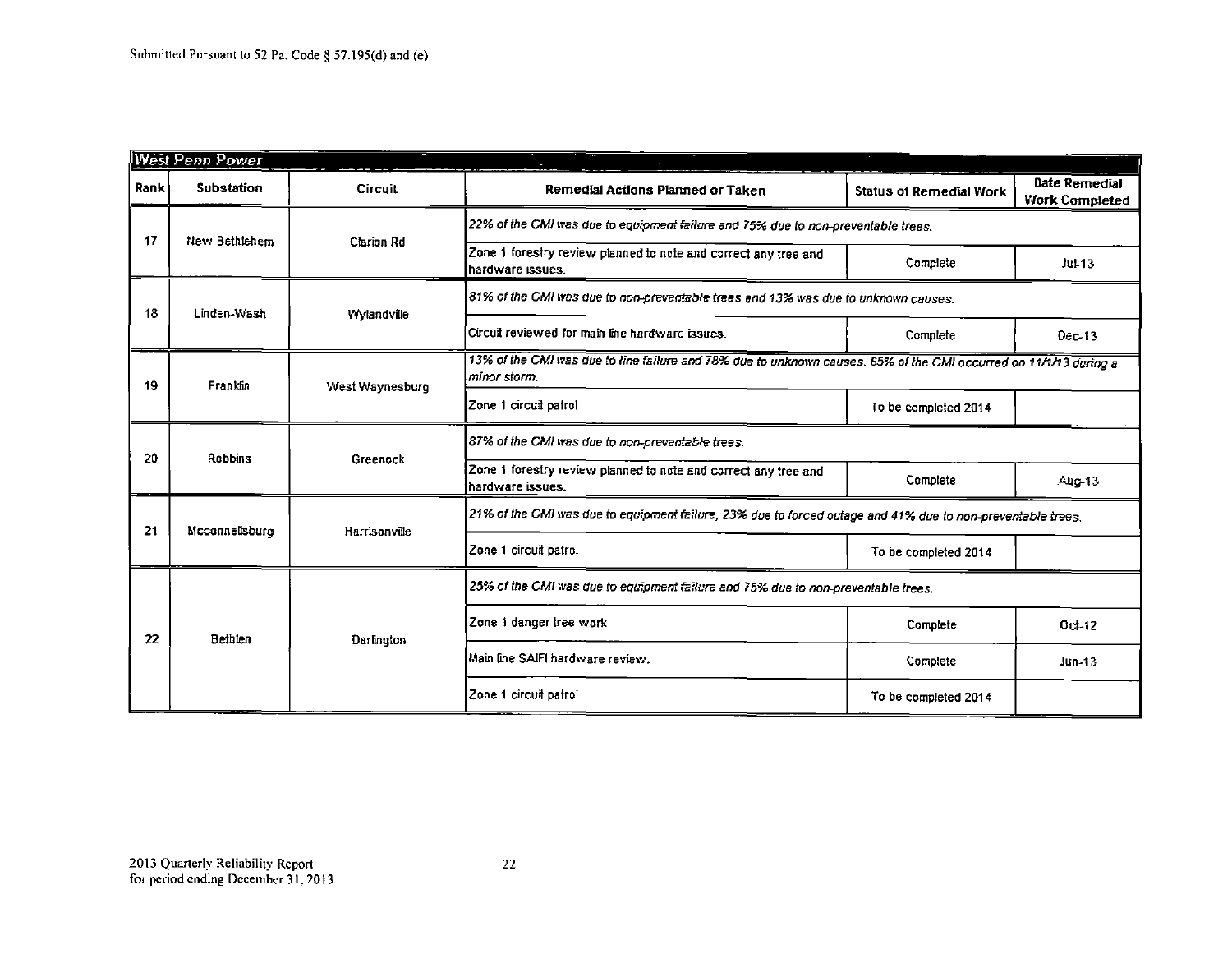|                 | West Penn Power   |                     |                                                                                                                                                         |                                |                                               |
|-----------------|-------------------|---------------------|---------------------------------------------------------------------------------------------------------------------------------------------------------|--------------------------------|-----------------------------------------------|
| Rank            | <b>Substation</b> | <b>Circuit</b>      | Remedial Actions Planned or Taken                                                                                                                       | <b>Status of Remedial Work</b> | <b>Date Remedial</b><br><b>Work Completed</b> |
| St. Clair<br>23 |                   | Lesnett             | 83% of the CMI was due to non-preventable trees and 13% due to oreventable trees. Two-thirds of the CMI occurred on<br>1 day - July 10, 2013            |                                |                                               |
|                 |                   |                     | No additional actions are planned for 2014.                                                                                                             |                                |                                               |
| 24              | Salisburg         | <b>Saltsburg</b>    | 32% of the CMI was due to equipment failure and 63% was due to non-preventable trees.                                                                   |                                |                                               |
|                 |                   |                     | Zone 1 forestry review planned to note and correct any tree and<br>hardware issues.                                                                     | Complete                       | $Ju$ -13                                      |
| 25              | Howard            | <b>Jacksonville</b> | 28% of the CMI was due to line failure, 32% due to non-preventable trees and 38% was due unknown causes.                                                |                                |                                               |
|                 |                   |                     | Cycle tree trimming.                                                                                                                                    | Complete                       | $Dec-13$                                      |
| 26              | Crossgates        | Peters Twp          | 89% of the CMI was due to non-preventable trees. 25% of the CMI occurred on 1 day during a storm -11/1/13.                                              |                                |                                               |
|                 |                   |                     | Zone 1 circuit patrol                                                                                                                                   | To be completed 2014           |                                               |
| 27              | Sewickley         | Adamsburg           | 45% of the CMI was due to equipment failure, 17% due to damaged caused by lightning, 13% due to non-preventable<br>trees and 23% due to unknown causes. |                                |                                               |
|                 |                   |                     | Investigation of outages on circuit and the replacement of a<br>substation recloser.                                                                    | Complete                       | Oct-13                                        |
| 28              | White Valley      | Concruity           | 17% of the CMI was due to equipment failure, 29% due to line failure, 21% due to non-preventable trees and 23% due to<br>unknown causes.                |                                |                                               |
|                 |                   |                     | Cycle tree trimming.                                                                                                                                    | To be completed 2014           |                                               |
| 29              | Murrycrest        | North Hills Road    | 66% of the CMI was due to non-preventable trees and 26% was due to preventable trees.                                                                   |                                |                                               |
|                 |                   |                     | Cycle tree trimming.                                                                                                                                    | To be completed 2014           |                                               |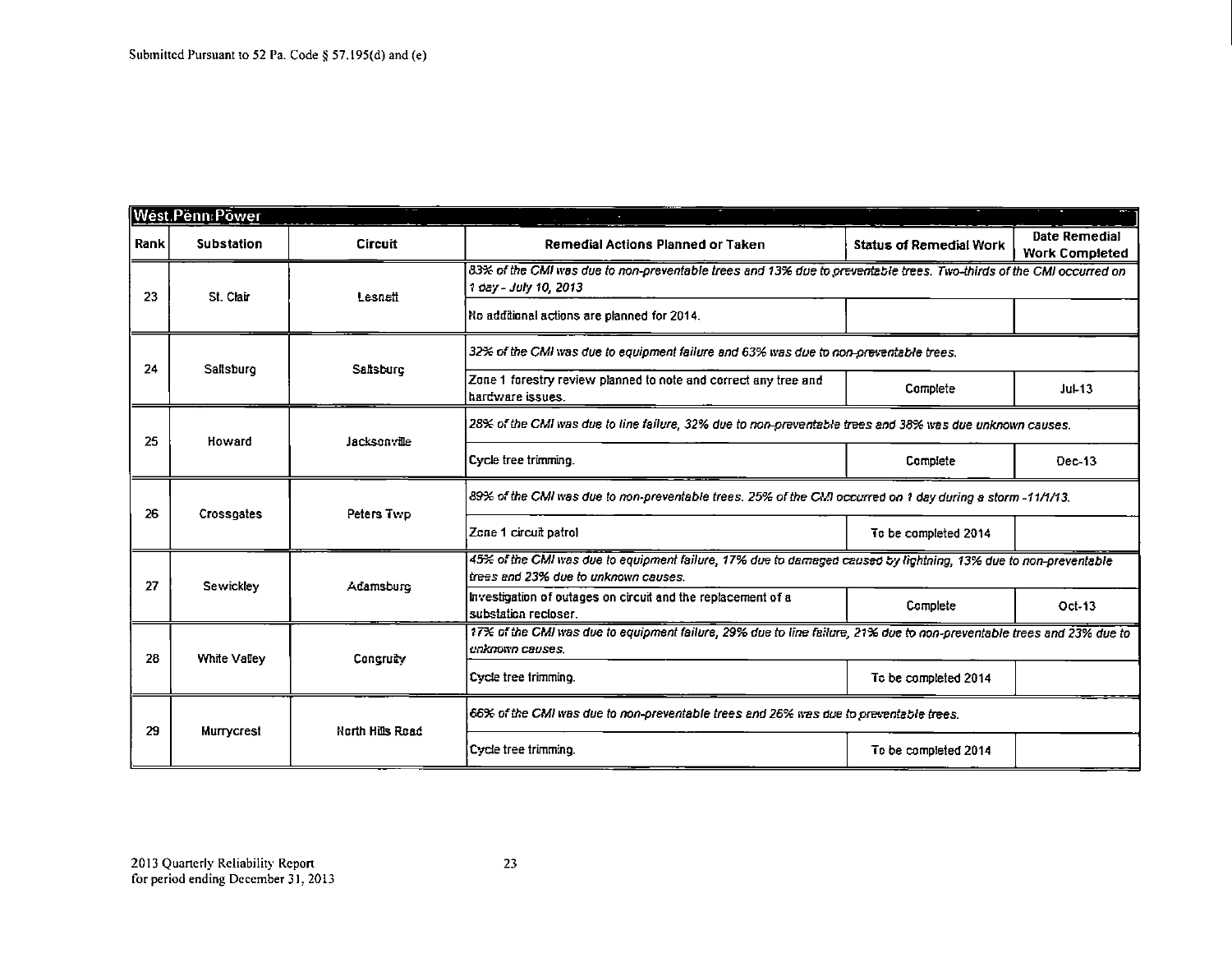|                 | <b>West Penn Power</b> |           |                                                                                                                                                                           |                                |                                               |  |
|-----------------|------------------------|-----------|---------------------------------------------------------------------------------------------------------------------------------------------------------------------------|--------------------------------|-----------------------------------------------|--|
| Rank,           | <b>Substation</b>      | Circuit   | Remedial Actions Planned or Taken                                                                                                                                         | <b>Status of Remedial Work</b> | <b>Date Remedial</b><br><b>Work Completed</b> |  |
| 30<br>Gordon    |                        | Wolfdale  | 61% of the CMI was due to non-preventable trees, 12% due to equipment failure and 10% due to unknown causes.<br>Almost half of the CMI occurred on 1 day - July 10, 2013. |                                |                                               |  |
|                 |                        |           | No additional actions are planned for 2014.                                                                                                                               |                                |                                               |  |
|                 | Herman                 | Herman    | 71% of the CMI was due to non-preventable trees.                                                                                                                          |                                |                                               |  |
| 31              |                        |           | On-cycle circuit inspection.                                                                                                                                              | Complete                       | Nov-13                                        |  |
|                 |                        |           | Cycle tree trimming.                                                                                                                                                      | To be completed 2014           |                                               |  |
|                 | Necessity              | Ohiopyle  | 87% of the CMI was due to non-preventable trees.                                                                                                                          |                                |                                               |  |
| 32 <sub>2</sub> |                        |           | Circuit reviewed for main line hardware issues.                                                                                                                           | Complete                       | Nov-12                                        |  |
|                 |                        |           | Mainline SAIFI hardware review completed.                                                                                                                                 | Complete                       | $Dec-13$                                      |  |
|                 |                        |           | Cycle tree trimming.                                                                                                                                                      | To be completed 2014           |                                               |  |
| 33.             | Stahlstown             | Mansville | 73% of the CMI was due to non-oreventable trees and 16% due to preventable trees.                                                                                         |                                |                                               |  |
|                 |                        |           | Cycle tree trimming.                                                                                                                                                      | Complete                       | Dec-12                                        |  |
| 34              | Mateer                 | Dime Rd   | 45% of the CMI was due to non-preventable trees, 24% due to preventable trees and 18% due to unknown causes.                                                              |                                |                                               |  |
|                 |                        |           | Cycle tree trimming.                                                                                                                                                      | To be completed 2014           |                                               |  |
| 35              | While Valley           | Export    | 27% of the CMI was due to line failure and 50% due to non-preventable trees.                                                                                              |                                |                                               |  |
|                 |                        |           | Cycle tree trimming.                                                                                                                                                      | To be completed 2014           |                                               |  |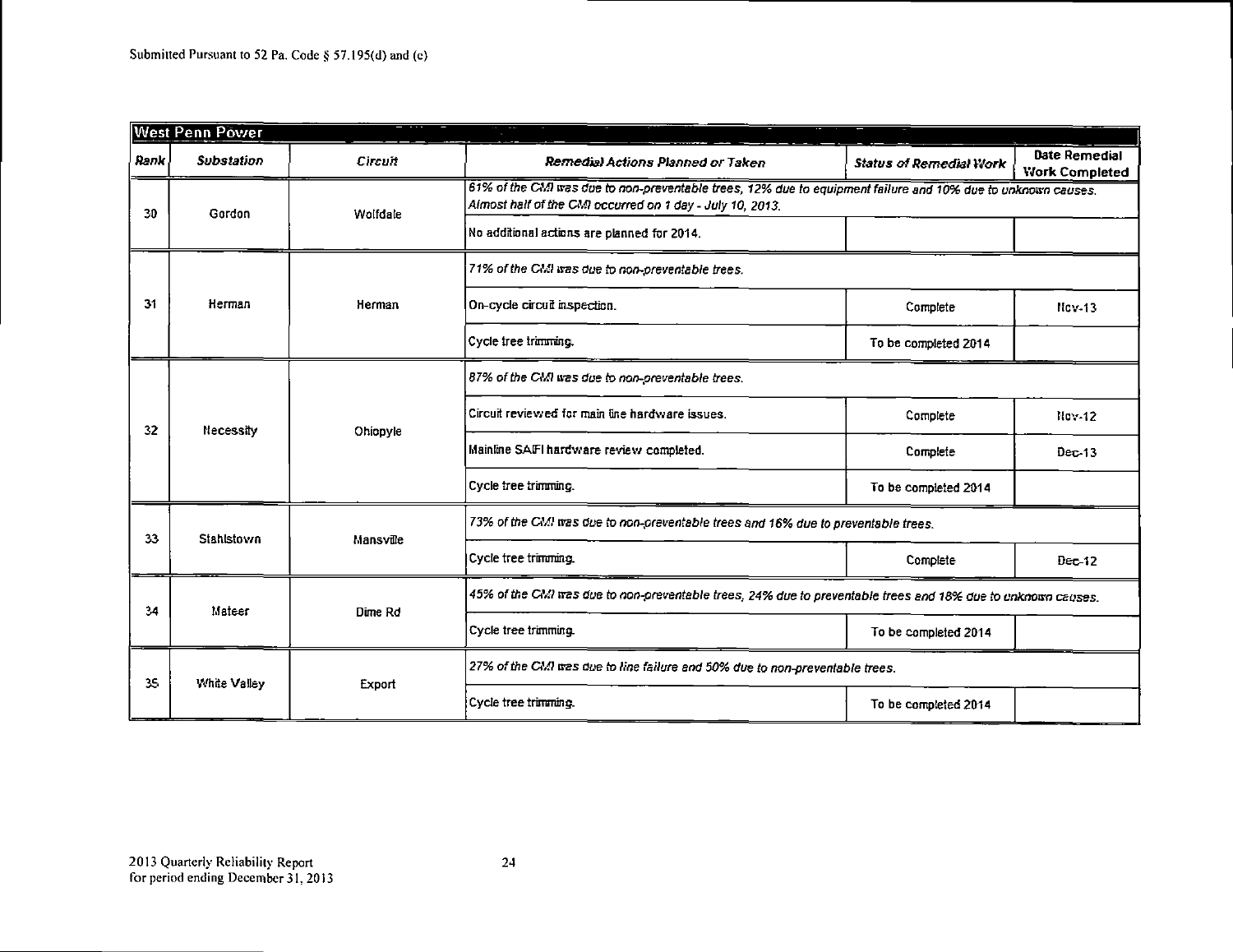| <b>West Penn Power</b><br>k. |             |               |                                                                                                                                              |                                |                                        |
|------------------------------|-------------|---------------|----------------------------------------------------------------------------------------------------------------------------------------------|--------------------------------|----------------------------------------|
| Rank                         | Substation  | Circuit       | Remedial Actions Planned or Taken                                                                                                            | <b>Status of Remedial Work</b> | Date Remedial<br><b>Work Completed</b> |
| 36                           | Frazier     | Verkhaven     | 73% of the CMI was due to non-preventable trees and 23% due to damage caused by vehicles.                                                    |                                |                                        |
|                              |             |               | Cycle tree trimming.                                                                                                                         | Complete                       | Dec-12                                 |
| 37                           | Vestaburg   | Fredericktown | 22% of the CMI was due to forced outages and 77% was due to line failure.                                                                    |                                |                                        |
|                              |             |               | Cycle tree trimming.                                                                                                                         | Complete                       | Dec-13                                 |
| 38                           | Smithton    | Yukon         | 38% of the CMI was due to non-preventable trees and 38% due to damage caused by vehicles.                                                    |                                |                                        |
|                              |             |               | Cycle tree trimming.                                                                                                                         | To be completed 2014           |                                        |
| 39                           | Roundhill   | Raundhill     | 20% of the CMI was due to equipment failure, 15% due to forced outage, 14% due to line failure and 39% was due to non-<br>oreventable trees. |                                |                                        |
|                              |             |               | Cycle tree trimming.                                                                                                                         | To be completed 2014           |                                        |
| 40                           | North Union | Galiatin      | 75% of the CMI was due to equipment failure and 16% was due to damage caused by vehicles.                                                    |                                |                                        |
|                              |             |               | Cycle tree trimming.                                                                                                                         | Complete                       | $Mar-13$                               |
|                              | North Union | Mount Vernon  | 56% of the CMI was due to line failure and 38% due to damage caused by vehicles.                                                             |                                |                                        |
|                              |             |               | Cycle tree trimming.                                                                                                                         | Complete                       | Mar-13                                 |
|                              |             |               | Main line SAIFI hardware review.                                                                                                             | Complete                       | <b>Nov-13</b>                          |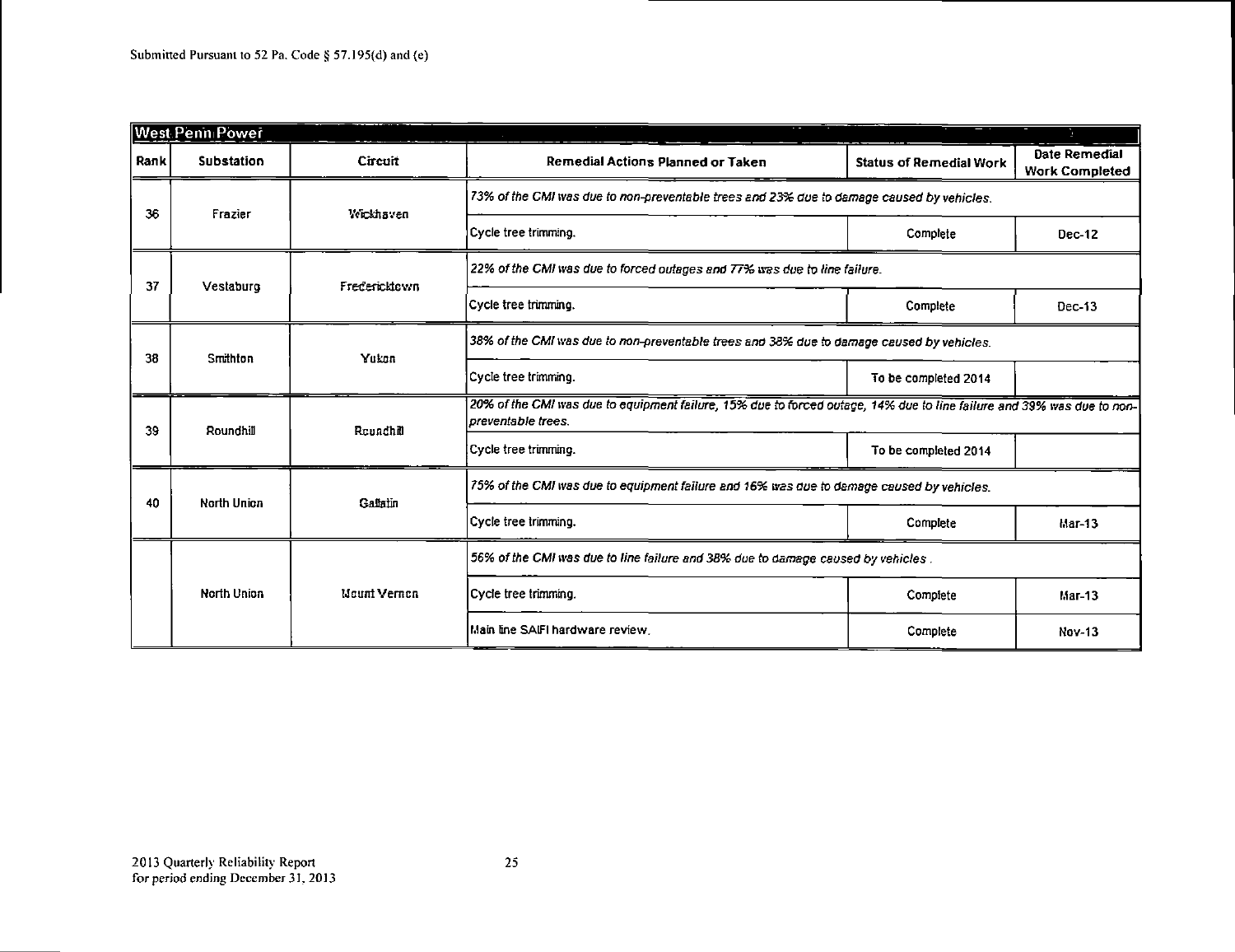|      | <b>West Penn Power</b> |                        |                                                                                    |                                                                                      |                                        |
|------|------------------------|------------------------|------------------------------------------------------------------------------------|--------------------------------------------------------------------------------------|----------------------------------------|
| Rank | Substation             | <b>Circuit</b>         | Remedial Actions Planned or Taken                                                  | <b>Status of Remedial Work</b>                                                       | Date Remedial<br><b>Work Completed</b> |
|      |                        | Huntingdon<br>Shawtown | 74% of the CMI was due to non-preventable trees and 14% was due to forced outages. |                                                                                      |                                        |
|      |                        |                        | Main line SAIFI hardware review.                                                   | Complete                                                                             | Nov-13                                 |
|      |                        |                        | 74% of the CMI was due to non-preventable trees and 24% was due to unknown causes. |                                                                                      |                                        |
|      | Crossgates             | Robinhood              | Cycle tree tranming.                                                               | Complete                                                                             | $Dec-12$                               |
|      |                        |                        | Hain line SAIFI hardware review.                                                   | Complete                                                                             | $Nov-13$                               |
|      | Saltsburg              | Avonmore               | 75% of the CMI was due to non-preventable trees and 13% was due to forced outage.  |                                                                                      |                                        |
|      |                        |                        | Cycle tree trimming.                                                               | Complete                                                                             | Dec-13                                 |
|      | Merrittstown           | <b>Republic</b>        |                                                                                    | 37% of costomer interruptions was due to trees and 41% was due to equipment failure. |                                        |
|      |                        |                        | I Main line SAIFI hardware review.                                                 | Complete                                                                             | <b>Nov-13</b>                          |
|      |                        |                        | Cycle tree trimming.                                                               | Complete                                                                             | Dec-13                                 |

 $\mathcal{L}$ 

n.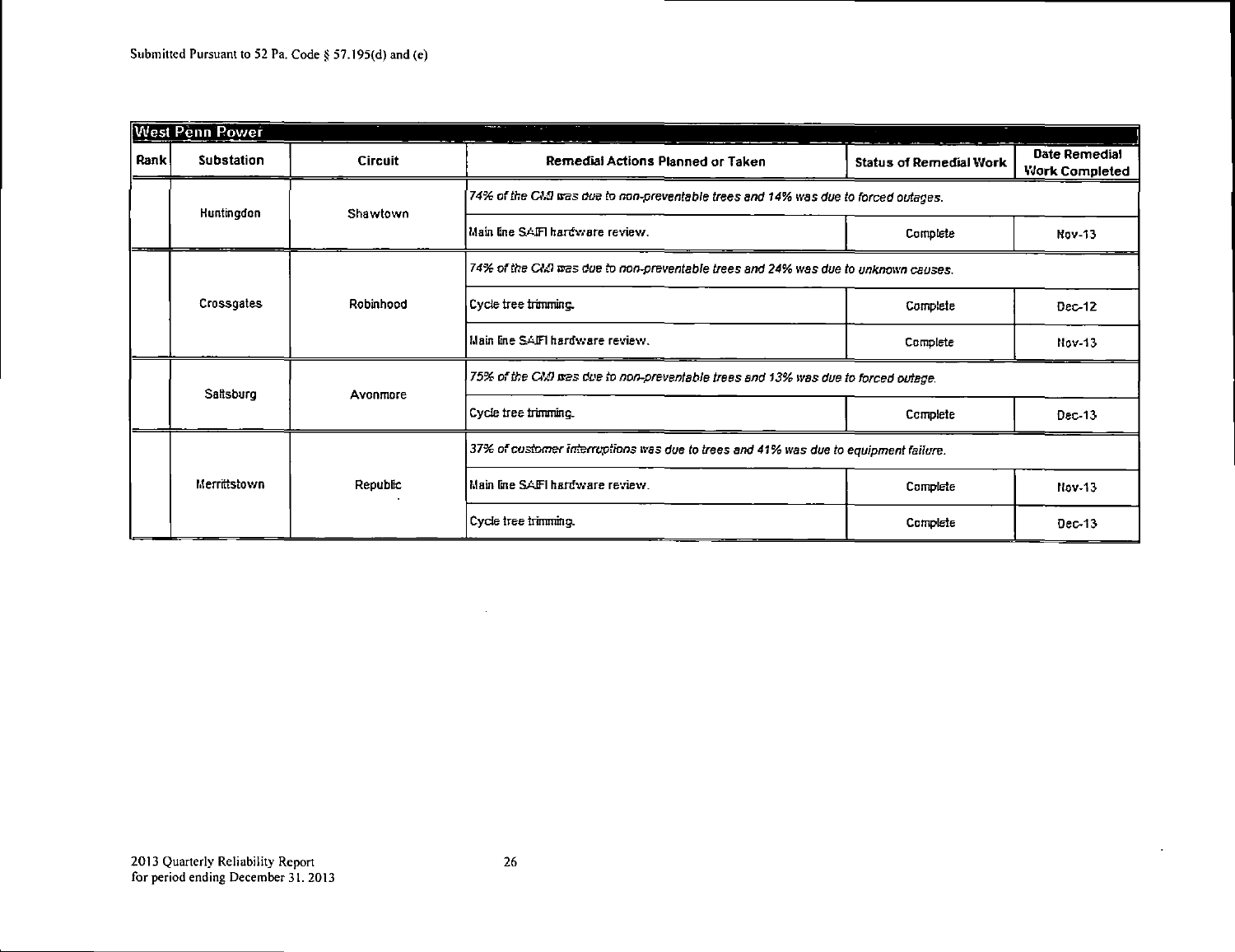|             | <b>West Penn Power</b>           |                           |                                                                                                                 |                                |                                        |  |
|-------------|----------------------------------|---------------------------|-----------------------------------------------------------------------------------------------------------------|--------------------------------|----------------------------------------|--|
| <b>Rank</b> | Substation                       | Circuit                   | Remedial Actions Planned or Taken                                                                               | <b>Status of Remedial Work</b> | Date Remedial<br><b>Work Completed</b> |  |
|             |                                  | Clear rille<br>Clearville | 57% of the CMI was due to non-preventable trees and 34% was due to a line failure.                              |                                |                                        |  |
|             |                                  |                           | Cycle tree trimming.                                                                                            | Complete                       | Dec-13                                 |  |
|             | North Fayette<br>Beechcliff      |                           | 70% of the CMI was due to non-preventable trees, 14% was due to line failure and 13% was due to forced outages. |                                |                                        |  |
|             |                                  |                           | On-cycle circuit inspection.                                                                                    | Complete                       | $Dec-13$                               |  |
|             | Gibbon Glade<br><b>Necessity</b> |                           | 67% of the CMI was due to non-preventable trees and 24% was due to a line failure.                              |                                |                                        |  |
|             |                                  |                           | Cycle tree trimming.                                                                                            | Complete                       | $Dec-13$                               |  |
|             |                                  | <b>Windridge</b>          | 67% of the CMI was due to non-preventable trees and 14% was due to unknown causes.                              |                                |                                        |  |
|             | Rutan                            |                           | l Circuit reviewed for main line hardware issues.                                                               | Complete                       | <b>Nov-12</b>                          |  |
|             |                                  |                           | Cycle tree trimming.                                                                                            | Complete                       | Dec-13                                 |  |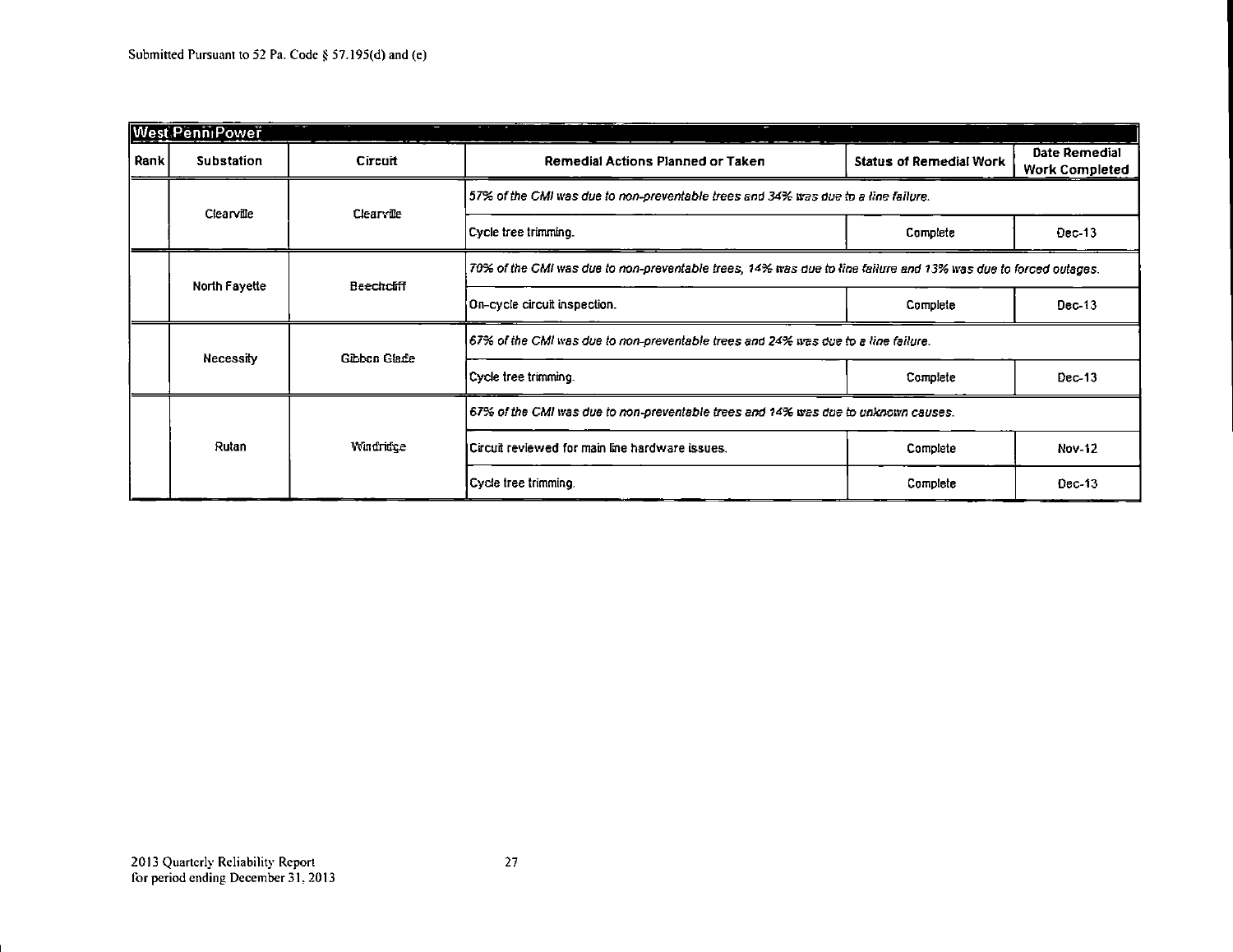# **ATTACHMENT C**

**West Penn Power's Compliance with Terms of the July 20, 2006 Reliability Settlement**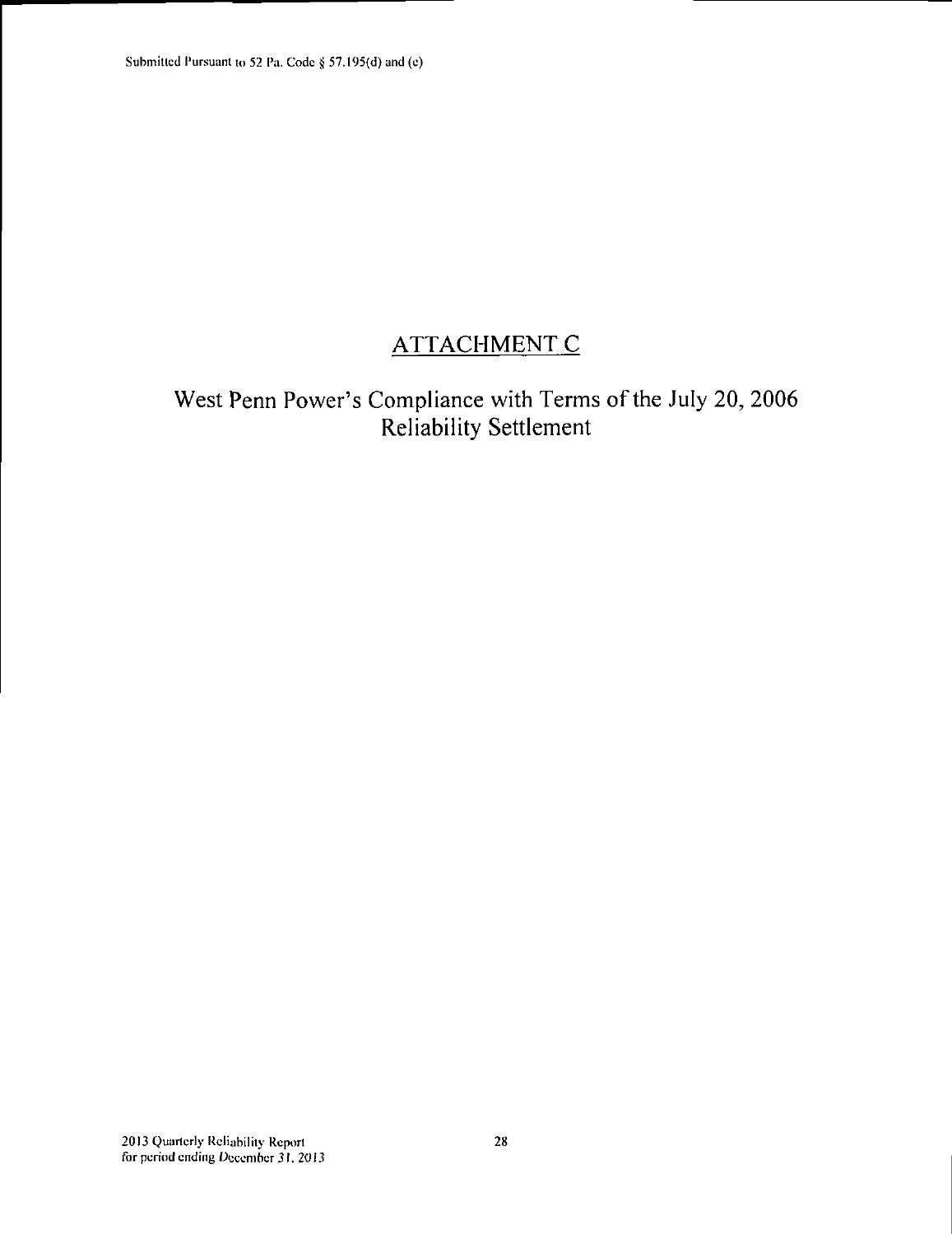| Item           | <b>Description</b>                                                                                                                                                                                                                                                                                                                                                                                                                                                                                                                                                                                                                                                                                                                                                                                | <b>Compliance Status</b> |
|----------------|---------------------------------------------------------------------------------------------------------------------------------------------------------------------------------------------------------------------------------------------------------------------------------------------------------------------------------------------------------------------------------------------------------------------------------------------------------------------------------------------------------------------------------------------------------------------------------------------------------------------------------------------------------------------------------------------------------------------------------------------------------------------------------------------------|--------------------------|
| 2a.            | Allegheny Power will make adjustments to its vegetation maintenance practices to<br>reduce its rights-of-way clearing cycle to no longer than four years from [2005] through<br>2008 and will use the four-year cycle results to test the effectiveness of this approach.<br>Allegheny Power reserves the right to change the cycle length after 2008 (after<br>discussing with the parties) if another method with the cycle of more than four years<br>appears more effective at managing its rights of way. Allegheny power will also make<br>adjustments to its existing program to allow more focus on off-right-of-way danger<br>trees.                                                                                                                                                     | Commitment completed.    |
| 2 <sub>b</sub> | Allegheny Power will maintain its 12-year inspection cycle for distribution and<br>subtransmission wood poles and overhead facilities in a manner consistent with standard<br>industry practices. These inspections will include visual inspections of the pole, the<br>materials and equipment contained thereon from the ground line to the top of the pole.<br>hammer soundings, borings, excavation and treatment of pole.<br>In addition, Allegheny Power will commit to performing amid-cycle visual inspection<br>of the pole and any material and equipment contained thereon, from the ground line to<br>the pole top, incorporating reliability performance and performance of the materials and<br>equipment into the prioritization of performing the mid-cycle inspections.          | Commitment implemented.  |
| 2c.            | Allegheny Power has committed to undertake a line workforce study that is to determine<br>how many line workers should be hired to proactively prepare for anticipated<br>retirements, to determine the optimal locations for line workers, to determine<br>appropriate work shifts to reduce overtime, and to increase the effectiveness of its<br>operations. Allegheny Power agrees to also study its substation workforce with the goal<br>of estimating future staffing needs, preparing for anticipated retirements, determining<br>the optimal locations and work shifts, and increasing the effectiveness of operations.<br>The line and substation workforce study will be provide to the active parties and<br>Allegheny Power will meet with them to discuss the results of the study. | Commitment completed.    |
| 3.             | Allegheny Power will provide the Parties copies of all reliability-related reports filed<br>with the PUC under 52 Pa. Code $\S$ 57,195 and any additional documents that may be<br>required under 52 Pa. Code $\S$ 57.194(h)(1).<br>In addition, as part of its quarterly reliability reports, Allegheny Power will include a<br>section reporting on its compliance with the terms of this settlement.                                                                                                                                                                                                                                                                                                                                                                                           | Commitment completed.    |
| 4a.<br>$1 - 3$ | Allegheny Power will meet semi-annually with PREA/AEC and local cooperative staff<br>to address reliability and other issues. Meetings will include the following topics:<br>Discussion of most recent outages at PREA/AEC delivery points<br>D.<br>Identification and mutual agreement of Delivery Points that serve critical<br>2)<br>services/customers (identified as those which directly affect public safety)<br>Discussion of performance on the five "worst performing" Delivery Points.<br>3)<br>including outage details and determination if corrective action is warranted<br>and development of any appropriate corrective action plan to be completed in<br>a reasonable period of time.                                                                                           | Commitment implemented.  |